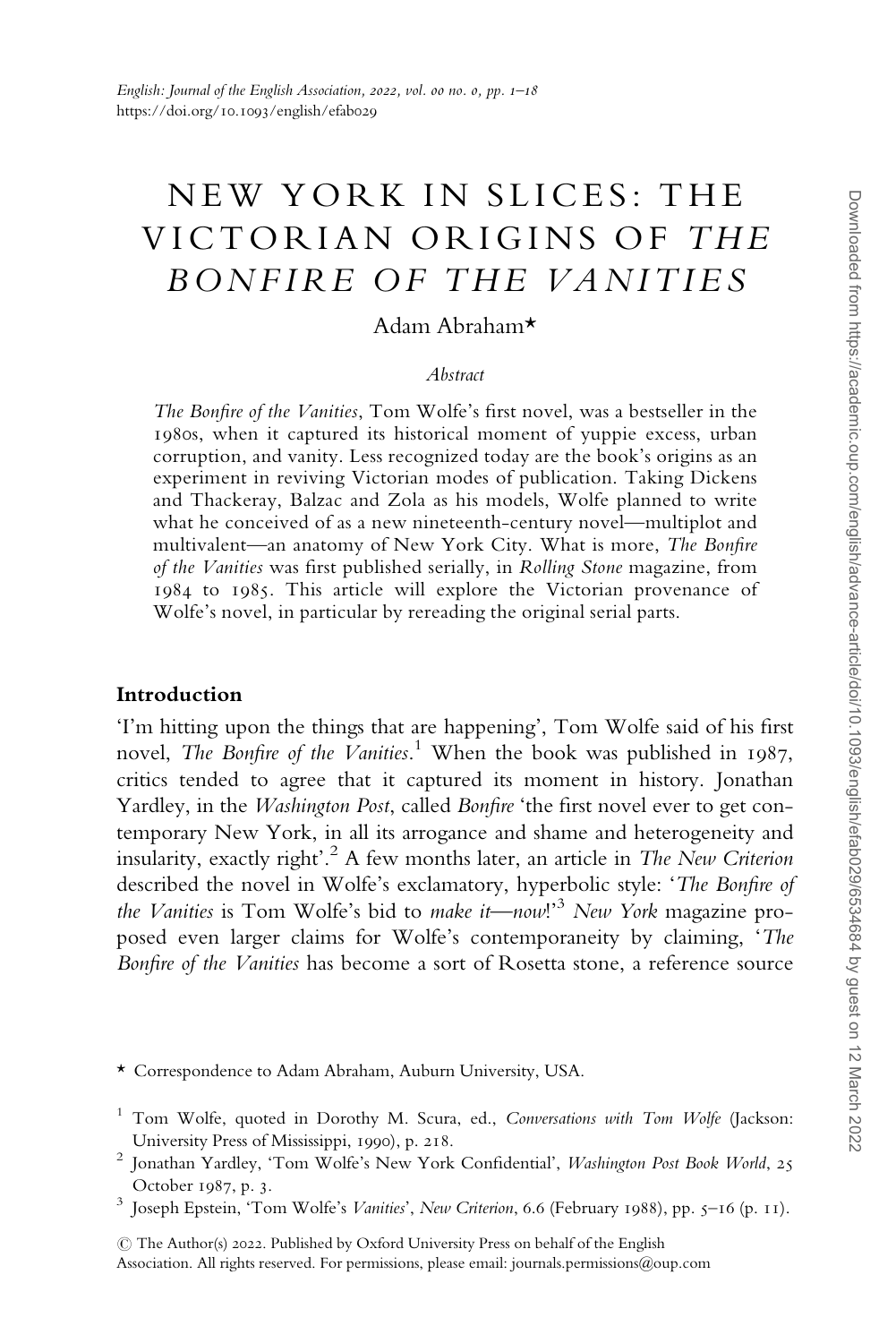for deciphering the eighties'.<sup>4</sup> The movie rights to Wolfe's book were acquired within months, and Brian De Palma tried to recapture the novel's distillation of its era in his 1990 film.<sup>5</sup>

Yet this consummate novel of the 1980s also moves in a retrograde motion: an anachronism. In order to envision his novel of New York, Wolfe decided to write a new nineteenth-century novel—multiplot and multivalent—an anatomy of the city, from the fiftieth floor of a Wall Street skyscraper to the holding pens in the Bronx County courthouse. With the Bronx and Manhattan standing in for North and South, with a cast of yuppies, African Americans, lawyers, and cops in place of the nineteenth century's aristocracy and working classes, this novel portrays an entire society within its pages—a large loose baggy monster, in Henry James's memorable phrase, for the late twentieth century.<sup>6</sup> Moreover, Wolfe chose a Victorian mode of publication: the book first appeared serially, in twenty-seven instalments, from 1984 to 1985. He later revised the text for publication in volume form.

It is worth considering how Wolfe's project aligns with some of the concerns of neo-Victorian studies. Mark Llewellyn offers what might be considered a narrow definition of neo-Victorian: works that are set in the Victorian period or works that rewrite narratives from the period.<sup>7</sup> By this definition, The Bonfire of the Vanities fails to meet the criteria: it is set in the 1980s, and it does not reimagine any particular nineteenth-century narrative. Elsewhere, Llewellyn, writing with Ann Heilmann, suggests a more copious definition: works that are 'self-consciously engaged with the act of (re)interpretation, (re)discovery and (re)vision concerning the Victorians'.<sup>8</sup> Examples include Wide Sargasso Sea (1966) and The French Lieutenant's Woman (1969), novels that reimagine the period or illuminate some of its key texts. There are earlier examples of the phenomenon as well, identified by Marie-Luise Kohlke, in the first issue of the journal Neo-Victorian Studies.<sup>9</sup> However, Jessica Cox

<sup>4</sup> John Taylor, quoted in Scura, Conversations with Tom Wolfe, p. 256. Taylor's piece originally appeared in New York, 21 March 1988, pp. 46–58.<br><sup>5</sup> For more on the film version, its troubled production and subsequent release, see Julie

Salamon, The Devil's Candy: The Bonfire of the Vanities Goes to Hollywood (Boston: Houghton Mifflin Company, 1991). In a 2021 podcast series, entitled The Plot Thickens,

- Salamon revisited the topic. 6 Henry James, preface to The Tragic Muse, 2 vols. (1890; New York: Charles Scribner's Sons,
- 1922), pp. 1–10.<br>7 Mark Llewellyn, 'What Is Neo-Victorian Studies?', Neo-Victorian Studies, 1.1 (Autumn
- 2008), pp. 164–85 (p. 165).<br><sup>8</sup> Ann Heilmann and Mark Llewellyn, *Neo-Victorianism: The Victorians in the Twenty-First*
- Century, <sup>1999</sup>–<sup>2009</sup> (Basingstoke: Palgrave Macmillan, <sup>2010</sup>), p. <sup>4</sup>. <sup>9</sup> Marie-Luise Kohlke, 'Introduction: Speculations in and on the Neo-Victorian Encounter', Neo-Victorian Studies, 1.1 (Autumn 2008), pp. 1–18 (pp. 3–4).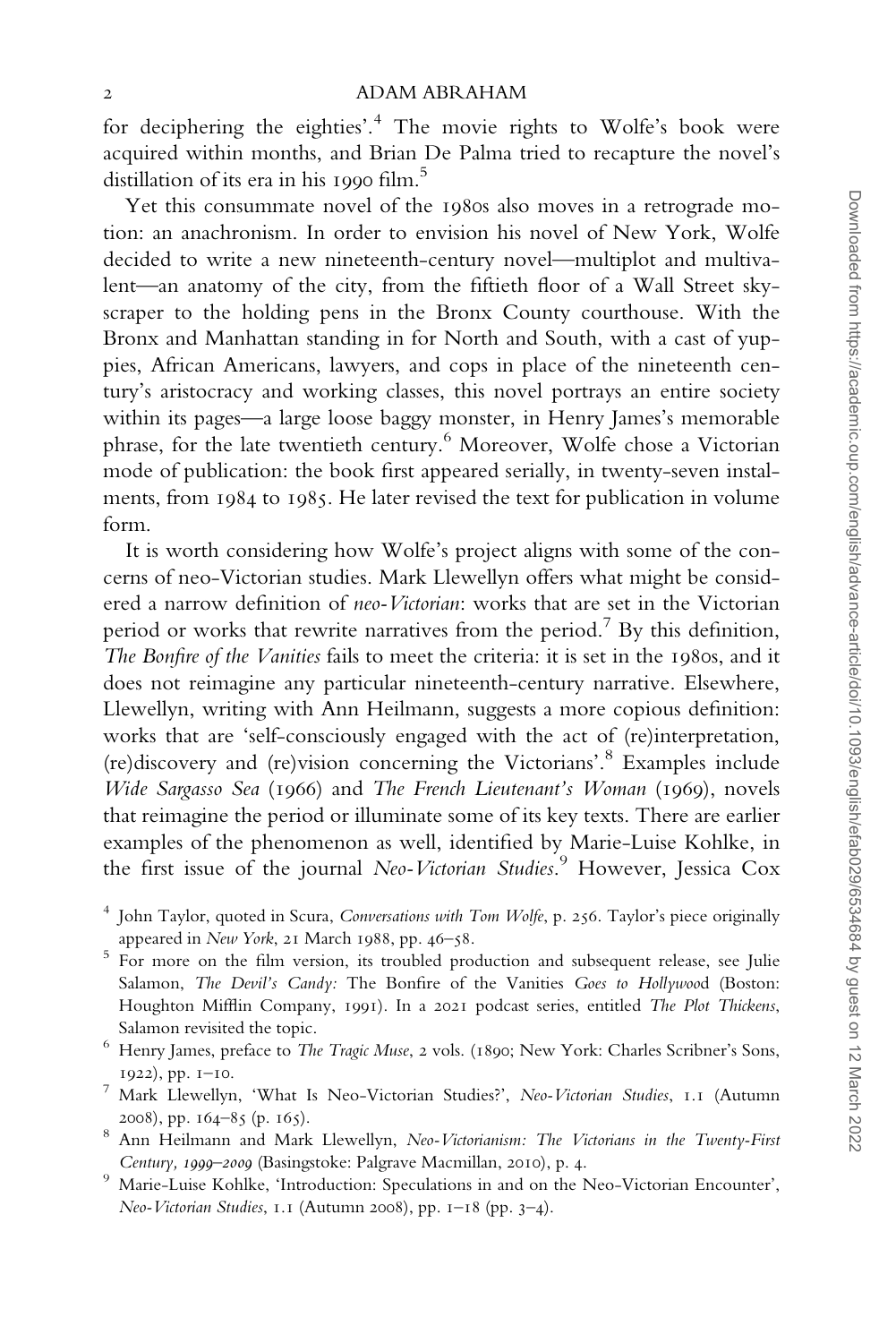argues that, early on, the neo-Victorian canon seemed to resist 'the inclusion of popular fiction', and Wolfe's novel was undeniably popular.<sup>10</sup> Eventually, this canon grew more porous, incorporating 'works that self-consciously engage the nineteenth century'.<sup>11</sup> This certainly describes *Bonfire*, a novel that supports, to some extent, Christine L. Krueger's assertion that 'we are in many respects post-Victorians'.<sup>12</sup>

Wolfe, however, deviates from neo-Victorian authors such as Charles Palliser and Sarah Waters in that Wolfe is less interested in interrogating and reimagining the nineteenth century. Rather, Wolfe chose to use the form of the nineteenth-century novel—as he understood it—in order to comprehend his own cultural moment. In planning his first work of fiction, after a long and prolific career as a journalist, Wolfe decided to compose a 'Victorian' novel—as if he were a nineteenth-century writer who happened to live in Manhattan in the 1980s. In the pages that follow, this article will uncover the Victorian origins of Wolfe's breakthrough novel. I identify four aspects of his project, and they are ordered from the most obvious to most occluded. First, on the surface, Wolfe alludes to the nineteenth century and makes covert and overt references to authors of the period. Second, in the text and in various paratexts, Wolfe makes explicit his desire to write a large-scale, multiplot novel, modelled on the works of Charles Dickens and William Makepeace Thackeray. Third, as mentioned above, the book originally appeared in serial form, in Rolling Stone magazine. Fourth and last, the serial publication, by its nature, emphasizes the disaggregated, sketch-like experience of a long narrative published over many months. Readers of the novel in volume form were thus denied some of the Victorian textures of the serialized version; pieces of narrative scaffolding (recapitulations, cliffhangers) and some illustrations were omitted when the book was published in hardcover. Nevertheless, a reading of the instalments as they appeared in Rolling Stone magazine helps to recover the book's Victorian provenance.

## On the surface

An obvious feature of The Bonfire of the Vanities is its many references to nineteenth-century authors and to British culture more generally. From the baronial, English-country interior of Eugene Lopwitz's Wall Street office to the British expatriates who frequent a restaurant called Leicester's, the book seems to view New York through a British lens. This feature is available to

<sup>&</sup>lt;sup>10</sup> Jessica Cox, 'Canonization, Colonization, and the Rise of Neo-Victorianism', English,

<sup>66.253 (</sup>Summer 2017), pp. 101–123 (p. 104).<br><sup>11</sup> Kym Brindle, quoted in ibid., p. 111.<br><sup>12</sup> Christine L. Krueger, ed., *Functions of Victorian Culture at the Present Time* (Columbus: Ohio State University Press, 2002), p. xi.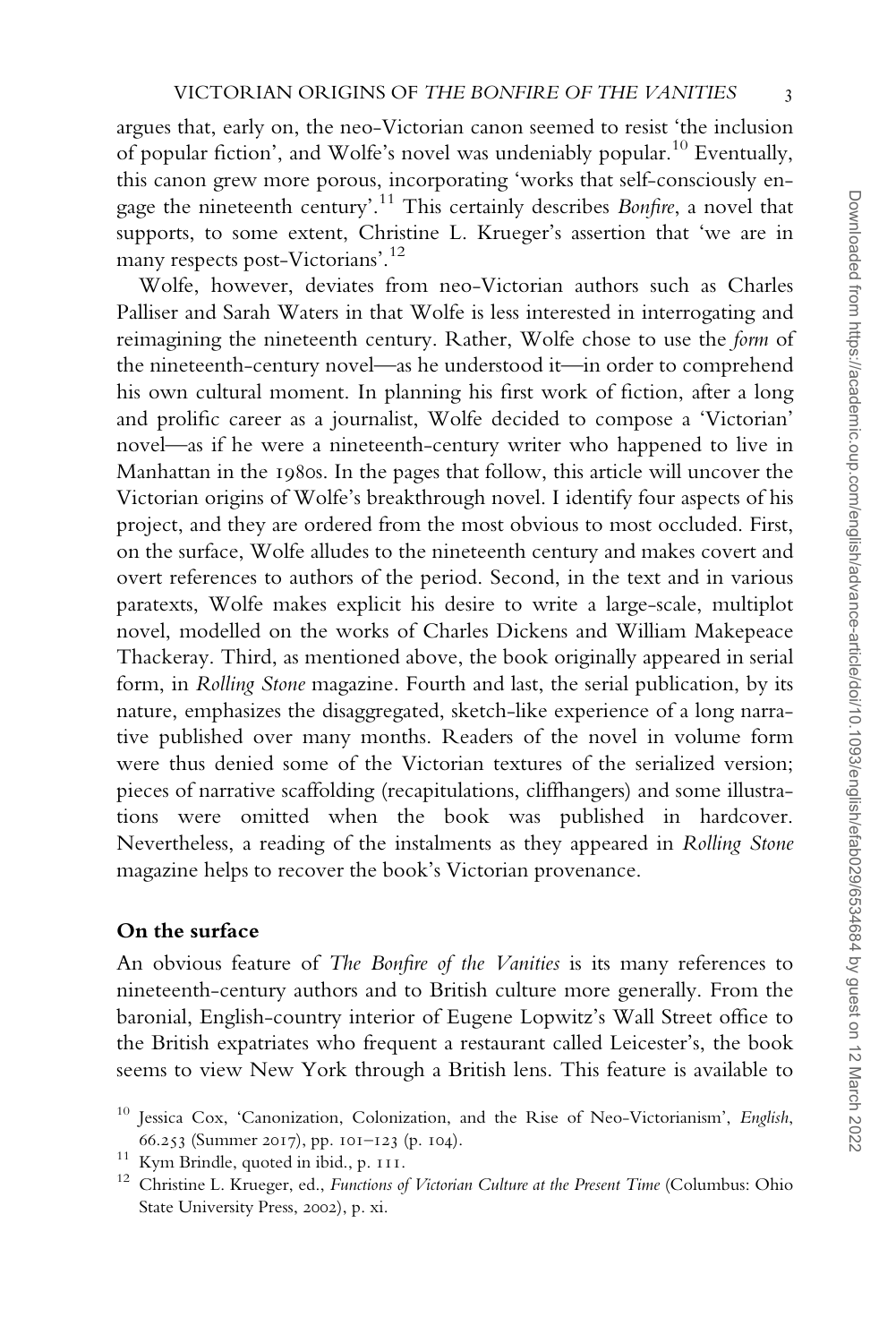readers of both the serial publication and the volume edition. (For clarity, this article will refer to the Rolling Stone instalments as the serial; the 1987 Farrar, Straus and Giroux edition will be called the novel.) Some characters' names leap off the page: Arthur and Maria Ruskin, Pollard Browning. There is a criminal defendant named Lockwood—an echo of a character in Emily Brontë's Wuthering Heights (1847), and there is a Henry Lamb, whose name recalls the writer Charles Lamb and his sister, Mary. References to the nineteenth century range from the overt—one journalist character pens a piece for the American magazine Vanity Fair—to the covert, such as the narrator's mention of 'the domestic manners of the Americans'—the title of Frances Trollope's 1832 travel book.<sup>13</sup>

Charles Dickens was an important model for Wolfe, as will be seen; both the serial and the novel contain references, subtle or otherwise, to Dickens's works. Abe Weiss, the beleaguered district attorney for the Bronx, discusses the Henry Lamb case with an assistant district attorney (ADA) named Lawrence Kramer, and the narrator alludes to  $A$  Tale of Two Cities (1859) and rhapsodizes in a Dickensian vein: 'Oh, it was a far, far better thing to send beneficent signals to the citizens of the Bronx from up here, by remote control ... via the press'.<sup>14</sup> To make matters more explicit, a newspaper article about this case carries the headline: 'Chez McCoy and Chez Lamb: A Tale of Two Cities' (BV, p. 502). Bonfire refers to some other Dickens titles as well, such as when the narrator admires Kramer's performance in the courtroom: 'Charles Dickens, he who explained the career of Oliver Twist, couldn't have done it any better, at least not on his feet in a grand-jury room in the Bronx' (BV, p. 625). Further, there are other, more coded references to Oliver Twist (1837–39). Daniel Torres, an ADA who collaborates with Kramer, has a son named Ollie. According to the narrator, 'Kramer wondered if Torres had really named his son Oliver. Oliver Torres' (BV, p. 412). This aside, which refers to the child of a very minor character and serves no obvious purpose, seems to exist only to propose a latter-day, Latininflected iteration of Oliver Twist, as if a criminal prosecutor in the Bronx must by necessity name his son after the nineteenth century's pre-eminent orphan turned criminal and vagabond.

Other allusions to the period are more apparent, even to those who are not inclined to view the world filtered through nineteenth-century literature and culture. For example, the English wits at Leicester's flatter a hapless

<sup>&</sup>lt;sup>13</sup> Tom Wolfe, *The Bonfire of the Vanities* (New York: Picador, 1987), p. 187. Hereafter cited

parenthetically in the text with the abbreviation *BV*, followed by the page number.<br><sup>14</sup> Tom Wolfe, 'The Bonfire of the Vanities', *Rolling Stone*, no. 450, p. 84. *The Bonfire of the* Vanities appeared in Rolling Stone from 19 July/2 August 1984 until 29 August 1985 (nos. 426/427–55). Hereafter cited parenthetically in the text with the abbreviation RS, followed by the issue number and the page number.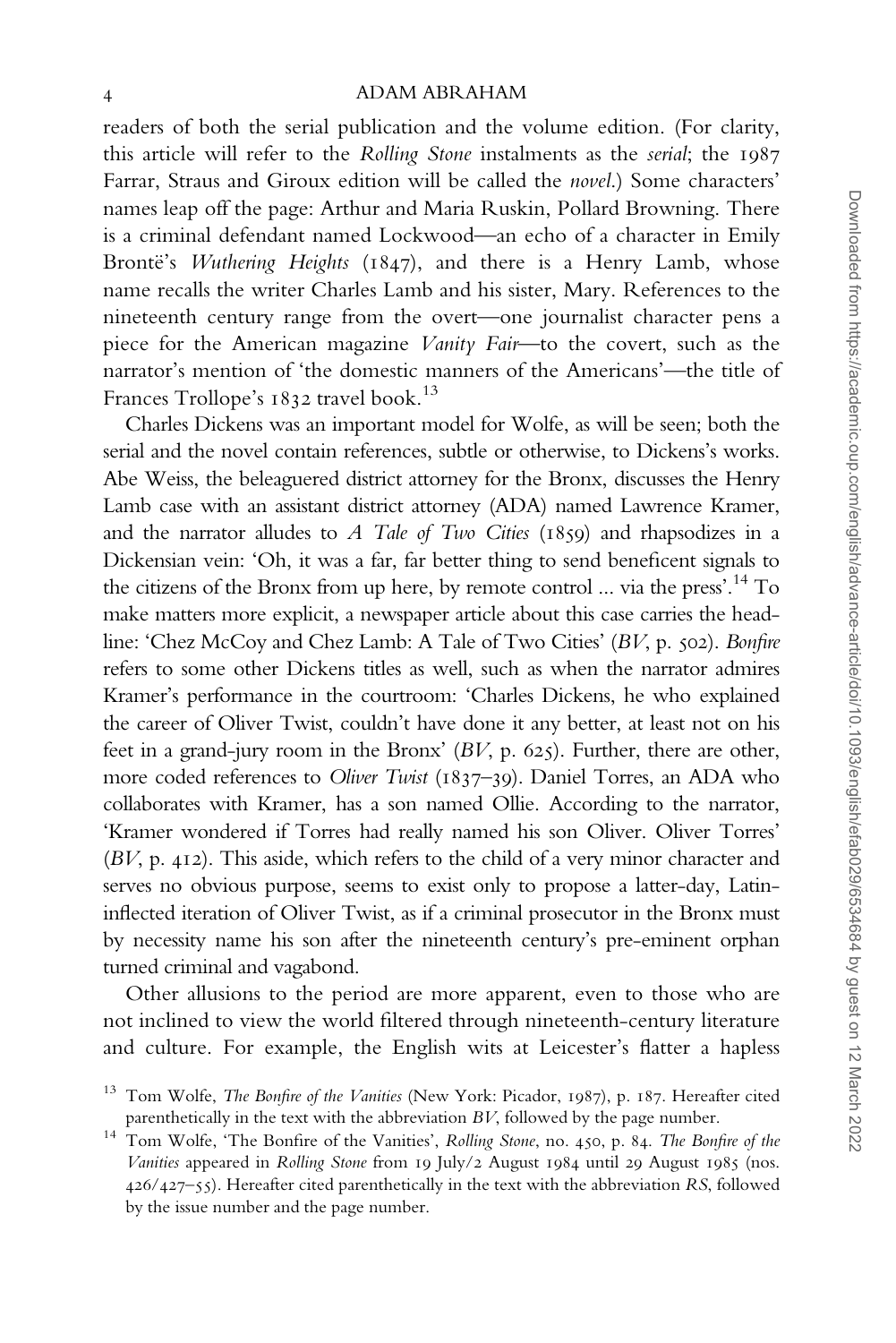lawyer named Edward Fiske III: 'They chuckled, they laughed, they repeated the tag ends of his sentences, like a Gilbert and Sullivan chorus' (BV, p. 188). One of these wits, Peter Fallow, is a knockabout journalist working for a Rupert Murdoch–type newspaper, the City Light. Fallow is first introduced to the reader in terms that emphasize his Englishness, including the countryside and the requisite public school: 'The house in Canterbury ... the locker room at Cross Keys' and, most notably, 'his Victorian-picture-book blond hair' (BV, p. 163). Elsewhere, the narrator uses the word Victorian to suggest a layperson's view of a period associated with prudery and restraint. Indeed, the word Victorian appears in the very first Rolling Stone instalment. This early moment signals the author's desire to merge the world of the nineteenth century (as he imagined it) with a late-twentieth-century media landscape: tabloids and television. After the mayor of New York City suffers humiliation while giving a speech in Harlem, '[t]he networks were tickled pink, but they didn't lose their sense of Victorian propriety' (Rolling Stone, no. 426/427, p. 22). Later, in the novel, the term appears once again, when Sherman McCoy, the Wall Street bond salesman at the heart of the narrative, confesses to his father that he had an affair with a married woman, the aforementioned Maria Ruskin: 'Sherman dealt with the subject of Maria with Victorian delicacy' (BV, p. 445).

Although the thrust of the argument thus far has been The Bonfire of the Vanities as a reflection of British Victorian culture, it would be remiss not to mention the importance of two American writers of the nineteenth century, both associated with New York: Herman Melville and Edgar Allan Poe. Bonfire alludes to Melville's Moby-Dick; or, The Whale (1851) through the characterization of district attorney Richard A. Weiss, known as Abe. The narrator explains, 'An assistant D.A. in Major Offenses had started calling Abe Weiss "Captain Ahab," and now they all did. Weiss was notorious in his obsession for publicity, even among a breed, the district attorney, that was publicity-mad by nature' (BV, p. 104). Not only is 'Ahab' phonetically similar to 'Abe', reduced from another Old Testament name, but the name 'Weiss' is also suggestive of the whiteness of the whale, the object of the monomaniacal quest in Moby-Dick. Subsequently, Wolfe's narrator refers to 'Captain Ahab's mania for the Great White Defendant' (BV, p. 105).

Unlike Melville, Edgar Allan Poe was not born in New York, but the peripatetic Poe lived for a time in Manhattan and the Bronx (the latter home is preserved as a museum). Drawing on this connection, Wolfe places Henry Lamb, the victim of Sherman and Maria's reckless drive through the Bronx, in a housing project named after Edgar Allan Poe—a plausible if fictional address. The novel amplifies the Poe motif in chapter 15, entitled 'The Masque of the Red Death', also the title of a short story first published in 1842. This chapter appears at the approximate midpoint of the novel (there are thirtyone chapters, plus a prologue and an epilogue). For the duration of the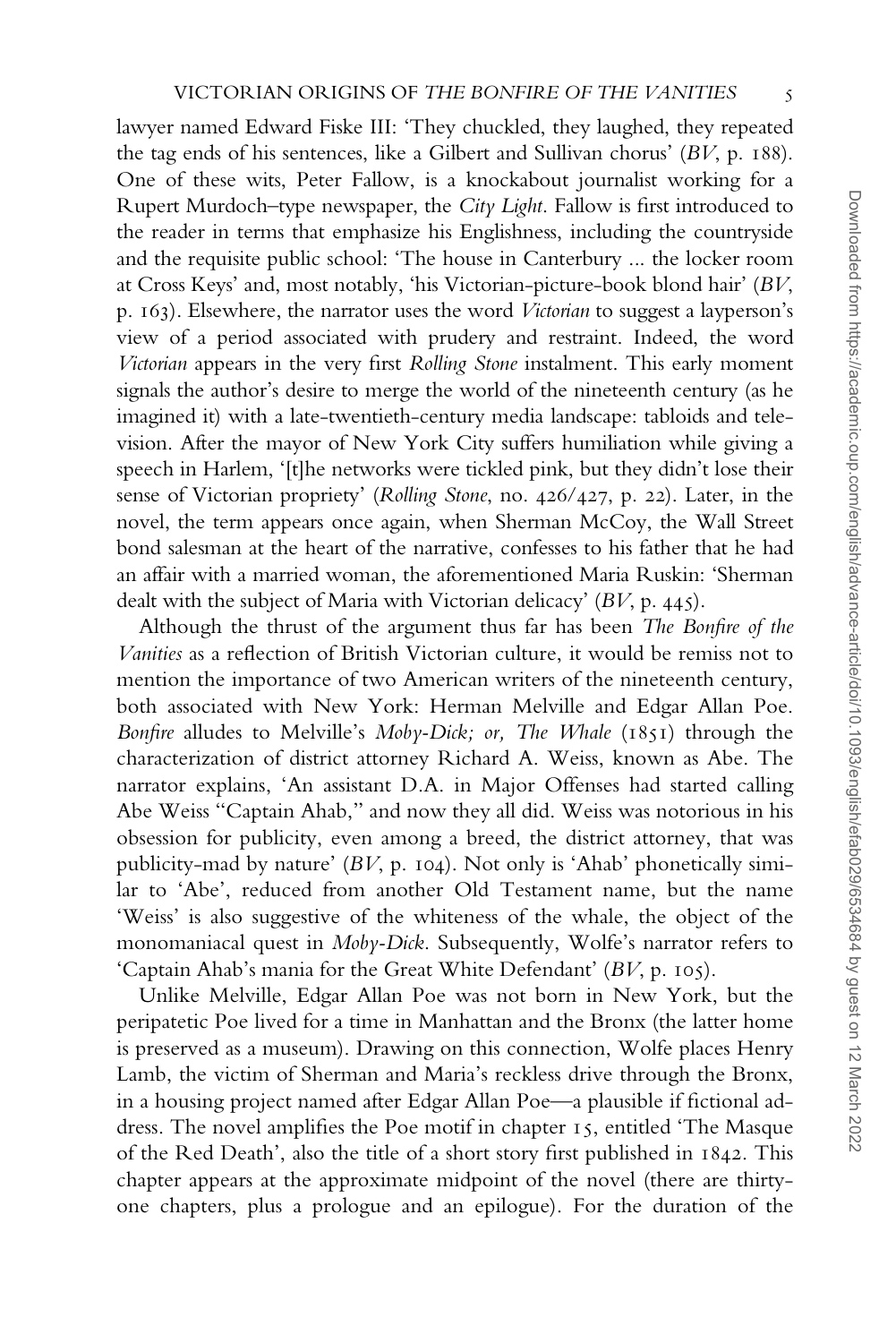chapter, Wolfe recreates the nineteenth-century silver-fork school of fiction, with titled persons ('Baron Hochswald, Lord Gutt, and Lord Buffing' [BV, p. 369]) and dollops of untranslated French ('comme il faut' and 'entre nous'  $[BV, p. 360]$ <sup>15</sup>. For the less savvy readers who missed the allusion to Poe in the title, the chapter makes it perfectly clear when Aubrey, Lord Buffing, a poet and the son of a duke, paraphrases the gruesome Poe narrative for the benefit of the evening's gathered collection of New York's smart set. So in the midst of a novel replete with allusions to the period, a British poet recounts a tale from the nineteenth century.

## A new nineteenth-century novel

It should be clear from the preceding that Wolfe knew what he was doing. He was a journalist, not a scholar, although he earned a PhD in American Studies at Yale University in the 1950s. At least since W. K. Wimsatt and Monroe C. Beardsley identified 'The Intentional Fallacy', critics have been wary of attributing too much to an author's supposed goals.<sup>16</sup> Nevertheless, Wolfe was especially voluble on the subject of his intentions for Bonfire, and the evidence suggests that he fulfilled his aims. Brian Abel Ragen, in a book on the author, summarizes those aims: 'Wolfe had for many years considered writing a novel, and the sort of novel he wanted to write was clear. His models were the broad, panoramic nineteenth[-]century novels that seemed to capture a whole society, novels like William Makepeace Thackeray's Vanity Fair. His subject was also clear: New York'.<sup>17</sup> In an interview with New York magazine a few months after the novel was published, Wolfe explained, 'I wanted to do a big book about the city of New York in the same way my idols, Balzac and Zola, had done big books about the city of Paris'.<sup>18</sup> Here is Wolfe again: 'As I saw it, such a book should be a novel of the city, in the sense that Balzac and Zola had written novels of Paris and Dickens and Thackeray had written novels of London, with the city always in the foreground, exerting its relentless pressure on the souls of its inhabitants'.<sup>19</sup> Although Wolfe blurs the distinctions between his French and English

<sup>&</sup>lt;sup>15</sup> For more on this mode of fiction, see, for example, Alison Adburgham, Silver Fork Society: Fashionable Life and Literature from 1814–1840 (London: Constable, 1983); Edward Copeland, The Silver Fork Novel: Fashionable Fiction in the Age of Reform (Cambridge: Cambridge

University Press, 2012). <br><sup>16</sup> W. K. Wimsatt, Jr. and M. C. Beardsley, 'The Intentional Fallacy', *Sewanee Review*, 54.3 (July–September <sup>1946</sup>), pp. <sup>468</sup>–488. <sup>17</sup> Brian Abel Ragen, Tom Wolfe: A Critical Companion (Westport, CT: Greenwood Press,

<sup>2002),</sup> p. 30. 18<br>18 Tom Wolfe, quoted in Scura, *Conversations with Tom Wolfe*, p. 257. 19 Tom Wolfe, 'Stalking the Billion-Footed Beast: A Literary Manifesto for the New Social Novel', Harper's Magazine, November 1989, p. 46. Emphasis in original.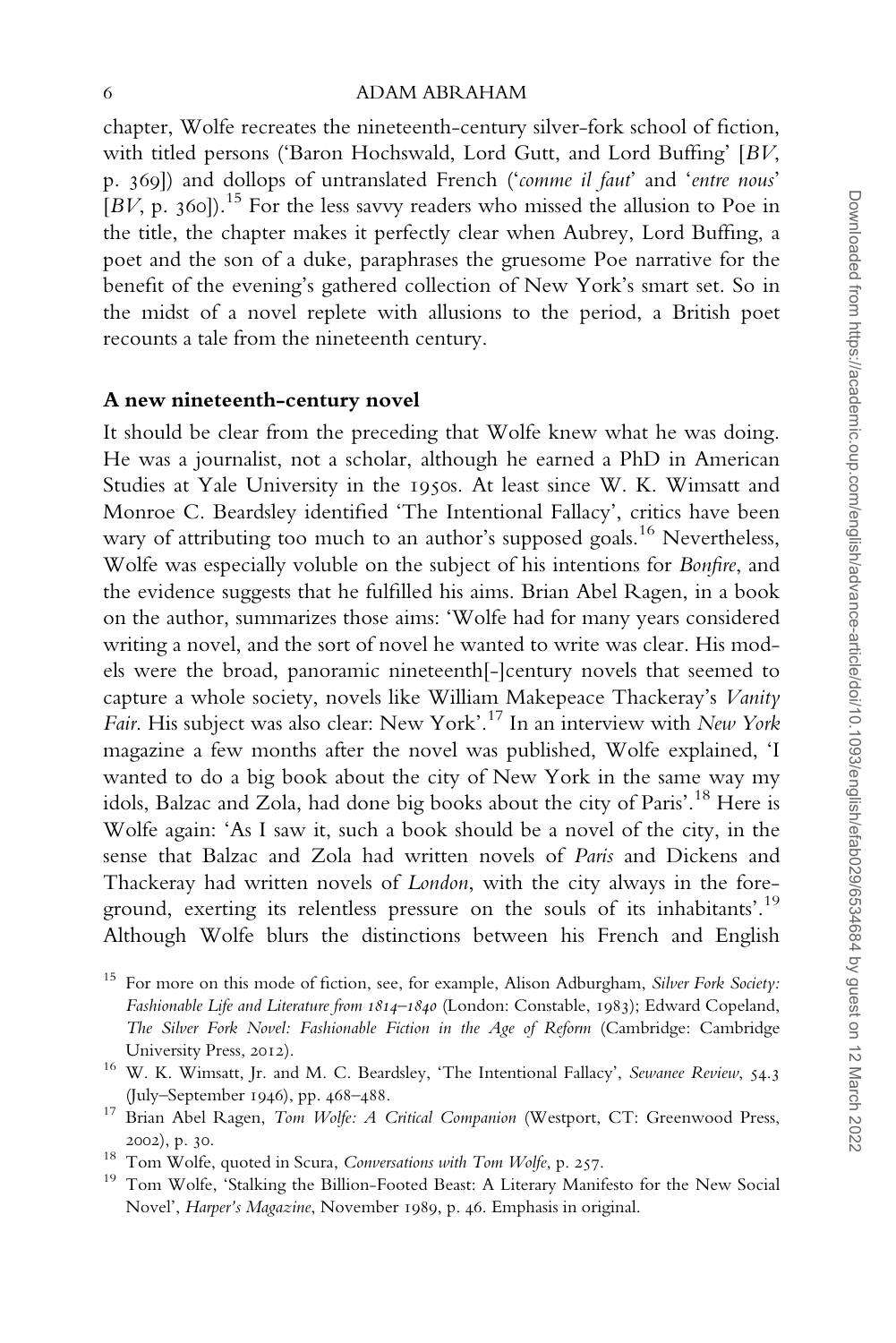literary models, the implication is clear: New York was the successor to the great European cities of the nineteenth century. In order to write the definitive New York novel, therefore, an author must embrace a nineteenthcentury form. In the novel itself, Sherman McCoy, during the fateful drive through the Bronx, perceives this very connection: 'There it was, the Rome, the Paris, the London of the twentieth century, the city of ambition, the dense magnetic rock, the irresistible destination of all those who insist on being where things are happening—and he was among the victors! He lived on Park Avenue, the street of dreams! He worked on Wall Street, fifty floors up, for the legendary Pierce & Pierce, overlooking the world!'  $(BV, p. 78)$ .

If Wolfe had decided to write a new nineteenth-century novel set in New York City, what were his sources? Ragen mentions Sybil; or, The Two Nations, Benjamin Disraeli's 1845 novel that investigates England as a divided country. James F. Smith proposes not a British novelist but rather the American writer Theodore Dreiser, especially his Sister Carrie, first published in 1900, although the New York Times disagrees with the comparison: 'closer to R. Crumb than to Theodore Dreiser'.<sup>20</sup> In a perceptive piece published a little more than five years after The Bonfire of the Vanities appeared in volume form, Terry Teachout quotes Henry James on the subject of the novelist Anthony Trollope: 'Life is vulgar, but we didn't know how vulgar it is till we see it set down in his pages'.<sup>21</sup> It is a perfect formula for Wolfe's mode in Bonfire: the book allows its readers to see the vulgarity, the vanity of New York in the 1980s.

Wolfe himself identified other potential sources in a 1987 interview in (the not incidentally named) Vanity Fair: Joseph Addison, Richard Steele, Charles Dickens. But it is Thackeray who perhaps looms largest in Wolfe's conception of his first work of fiction. Its title refers to the historical bonfire of the vanities in fifteenth-century Italy as well as to Thackeray's breakthrough publication, Vanity Fair, which appeared in monthly shilling numbers, from 1847 to 1848. Fellow novelist Thomas McGuane called Wolfe 'our Thackeray'; according to Joseph Epstein, the American Thackeray also wrote a novel without a hero.<sup>22</sup> It should be recalled that Thackeray's *Vanity Fair* bore the subtitle A Novel without a Hero when it was published in volume form, and this subtitle suits Wolfe's book with its array of anti-heroes:

- <sup>20</sup> Ragen, *Tom Wolfe*, p. 151; James F. Smith, 'Tom Wolfe's *Bonfire of the Vanities*: A Dreiser Novel for the 1980s', Journal of American Culture, 14.3 (Fall 1991), pp. 43–50; Frank Conroy, 'Urban Rats in Fashion's Maze', New York Times, 1 November 1987, section 7,
- p. <sup>1</sup>. <sup>21</sup> Henry James, quoted in Terry Teachout, 'You Don't Say', New Criterion, <sup>11</sup>.<sup>5</sup> (January
- <sup>1993</sup>), pp. <sup>57</sup>–<sup>59</sup> (p. <sup>59</sup>). <sup>22</sup> Thomas McGuane, quoted in Scura, Conversations with Tom Wolfe, p. <sup>202</sup>; Epstein, 'Tom Wolfe's Vanities', p. 15.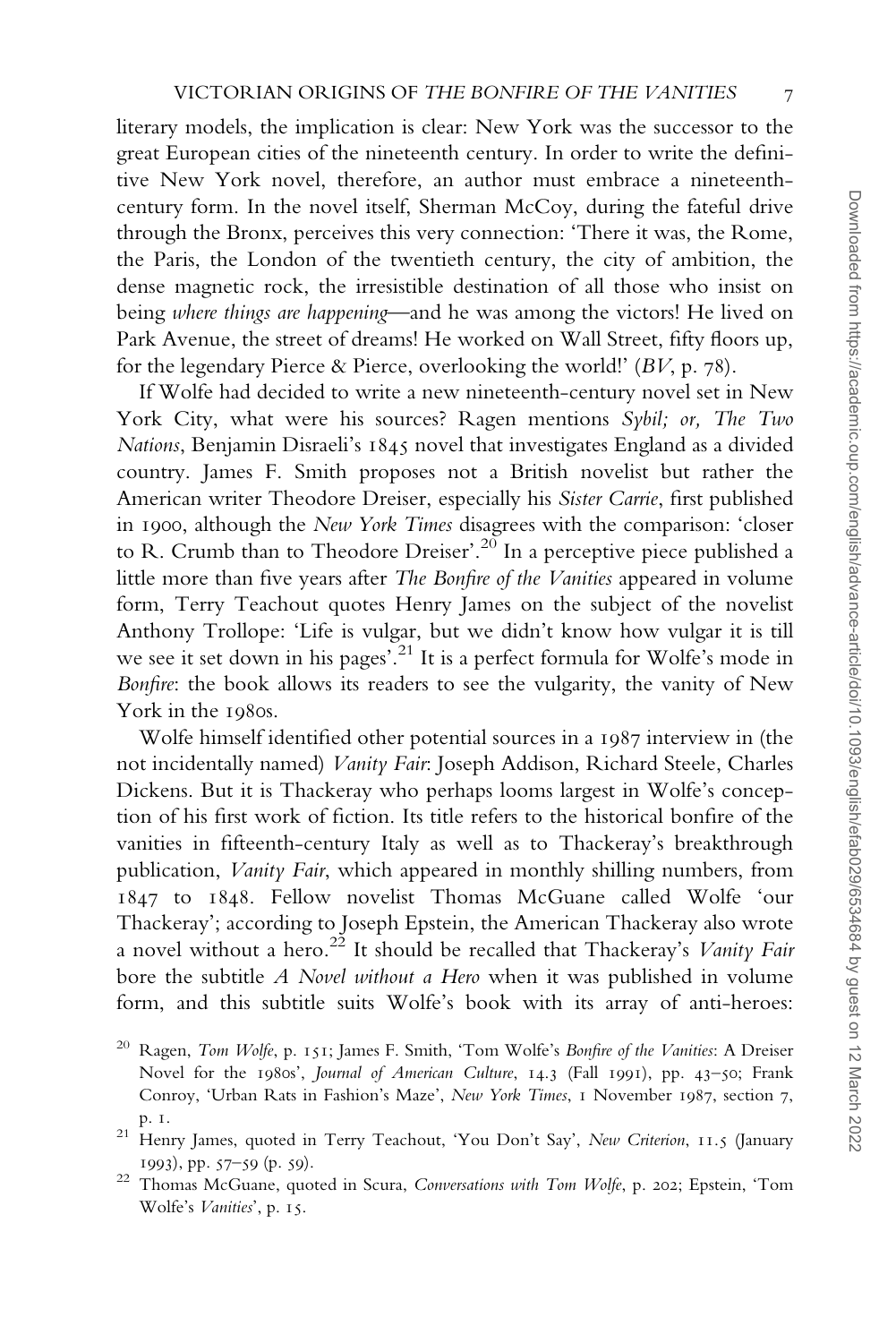Sherman McCoy, the philanderer; Lawrence Kramer, the lustful and vaguely corrupt prosecutor; and Peter Fallow, the dissolute journalist. In the same Vanity Fair interview, Wolfe spoke of Bonfire thus: 'Sometimes I thought of it as a *Vanity Fair* written 150 years later'.<sup>23</sup>

Yet he also recognized the limitations of this nineteenth-century model. John Taylor, in a 1988 piece in New York magazine, explains that Wolfe 'had originally envisioned a book patterned after Thackeray's Vanity Fair but then realized that that would neglect the poor'.<sup>24</sup> Thackeray's book focuses on a range of social classes, from the aristocracy and gentry to the servants who serve them. Wolfe's vision implicitly critiques Vanity Fair's exclusion of the working poor; indeed, Bonfire expands the lower end of the socio-economic scale to represent citizens of the Bronx, the antipode to Sherman McCoy's Upper East Side existence—in particular, Henry Lamb, his mother, and the lead witness in the case against McCoy (Roland Auburn). Although Wolfe himself lived in the Upper East Side, Mallon argues that he 'does the Bronx [...] better than he does Manhattan'.<sup>25</sup> However, even Wolfe's expanded vision fails to capture the entire city; as the Nation suggests, in a 1987 review, the novel neglects the homeless.<sup>26</sup>

Like Thackeray's Vanity Fair, Wolfe's Bonfire offers an anatomy of social structures. Yet it is not just the formal qualities of Vanity Fair that find themselves echoed in the later book; Bonfire is itself Thackerayan. Epstein quotes Thackeray's Lord Steyne: 'Everybody is striving for what is not worth the having!<sup>27</sup> This sentence could appear on the dust jacket of Wolfe's novel, in which characters vainly pursue money, fame, power, and sex. Among the vain, Larry Kramer, the ADA in the McCoy case, pursues an affair with one of the jurors (an ethical and legal breach). He is pleased by the attention that this high-profile case will bring him, as the reader learns in a passage of free indirect discourse: 'A highly publicized arrest of this Wall Street investment banker in his apartment—it happened to be a brilliant idea! Demonstrate the evenhandedness of justice in the Bronx—absolutely! Assistant District Attorney Lawrence Kramer—the Times, the News, the Post, The City Light, Channel 1, and the rest of them would know his name by heart soon enough!'  $(BV, p. 428)$ .

- 
- 
- <sup>23</sup> Tom Wolfe, quoted in Scura, *Conversations with Tom Wolfe*, p. 204.<br><sup>24</sup> John Taylor, quoted in ibid., p. 260.<br><sup>25</sup> Thomas Mallon, quoted in Doug Shomette, ed., *The Critical Response to Tom Wolfe* (Westport, CT: Greenwood Press, 1992), p. 187. This review first appeared in the American Spectator (January 1988). 26 John Leonard, 'Delirious New York', *Nation*, 245.18 (28 November 1987), pp. 636–44
- 
- (p. <sup>642</sup>). <sup>27</sup> William Makepeace Thackeray, Vanity Fair (1847–1848; Oxford: Oxford University Press, 2015), p. 607; slightly misquoted in Epstein, 'Tom Wolfe's Vanities', p. 14.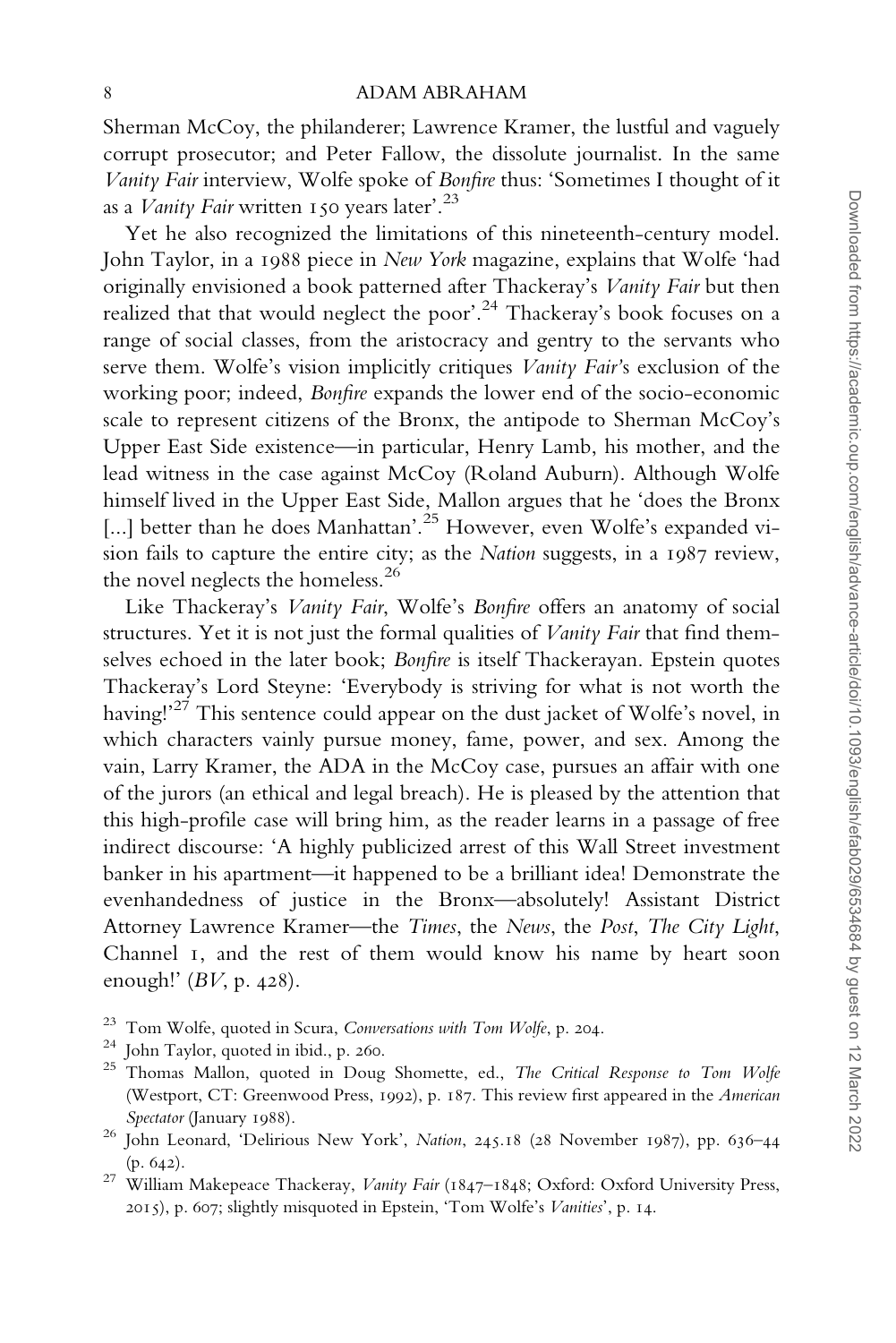Wolfe's novel also displays the Thackerayan wisdom that the object, once attained, is rarely worth the trouble. Identifying with McCoy's point of view, the narrator muses, 'How pointless it seemed' (BV, p. 435). Life is fleeting, and the obsessions of the moment—the puppet show, in Thackeray's image—will soon fade.<sup>28</sup> After McCoy's boss, the anglophile Eugene Lopwitz, meets with McCoy to discuss the legal disaster that the young bond trader's life has become, the narrator discourses in a conversational, Thackerayan vein:

Lopwitz wasn't angry at him. He wasn't perturbed. He wasn't even particularly put out. No, the fate of Sherman McCoy didn't make all that much difference. Lopwitz's English Reproduction life would endure Sherman McCoy's problems, and Pierce & Pierce would endure them. Everybody would enjoy the juicy story for a while, and bonds would go on being sold in vast quantities, and the new chief bond salesman—who?—Rawlie?—or somebody else? would show up in Lopwitz's Tea-at-the-Connaught conference room to discuss raking Pierce & Pierce's billions to this part of the market or that. Another air-to-ground telephone call from some fat celebrity and Lopwitz wouldn't even remember who he was. (BV, p. 440)

Further, in writing a new nineteenth-century novel set in New York City, Wolfe had a particular kind of novel in mind, one that thrived in the middle of the century: the long, complex, multiplot narrative. According to Franco Moretti's research, the form's heyday was 1846 to 1872 (roughly, Dombey and Son  $[1846-48]$  to Middlemarch  $[1871-72]$ , although there are earlier and later examples.<sup>29</sup> Peter K. Garrett, in The Victorian Multiplot Novel: Studies in Dialogical Form, argues that '[t]he most important possibility and primary function of multiplot narrative is clearly inclusiveness: the large and densely populated worlds of most Victorian multiplot novels, the expansive effects produced by differences of situation and mode between their narrative lines, and the generalizing effects produced by similarities are all ways of achieving inclusiveness through multiplication'.<sup>30</sup> This is very much Wolfe's mode in Bonfire. In an article in Harper's Magazine, he describes the process as 'cramming as much of New York City between covers as you could'.<sup>31</sup> Inclusiveness, heterogeneity, and a multiple rather than a single narrative would be key features in Wolfe's fictional experiment.

<sup>&</sup>lt;sup>28</sup> See, for example, Thackeray, *Vanity Fair*, p. 878.<br><sup>29</sup> Franco Moretti, *Graphs, Maps, Trees: Abstract Models for a Literary History (London: Verso,* 

<sup>2005),</sup> p. 32.  $30\,$  Peter K. Garrett, *The Victorian Multiplot Novel: Studies in Dialogical Form* (New Haven: Yale University Press, 1980), p. 2.<br><sup>31</sup> Wolfe, 'Stalking the Billion-Footed Beast', p. 45.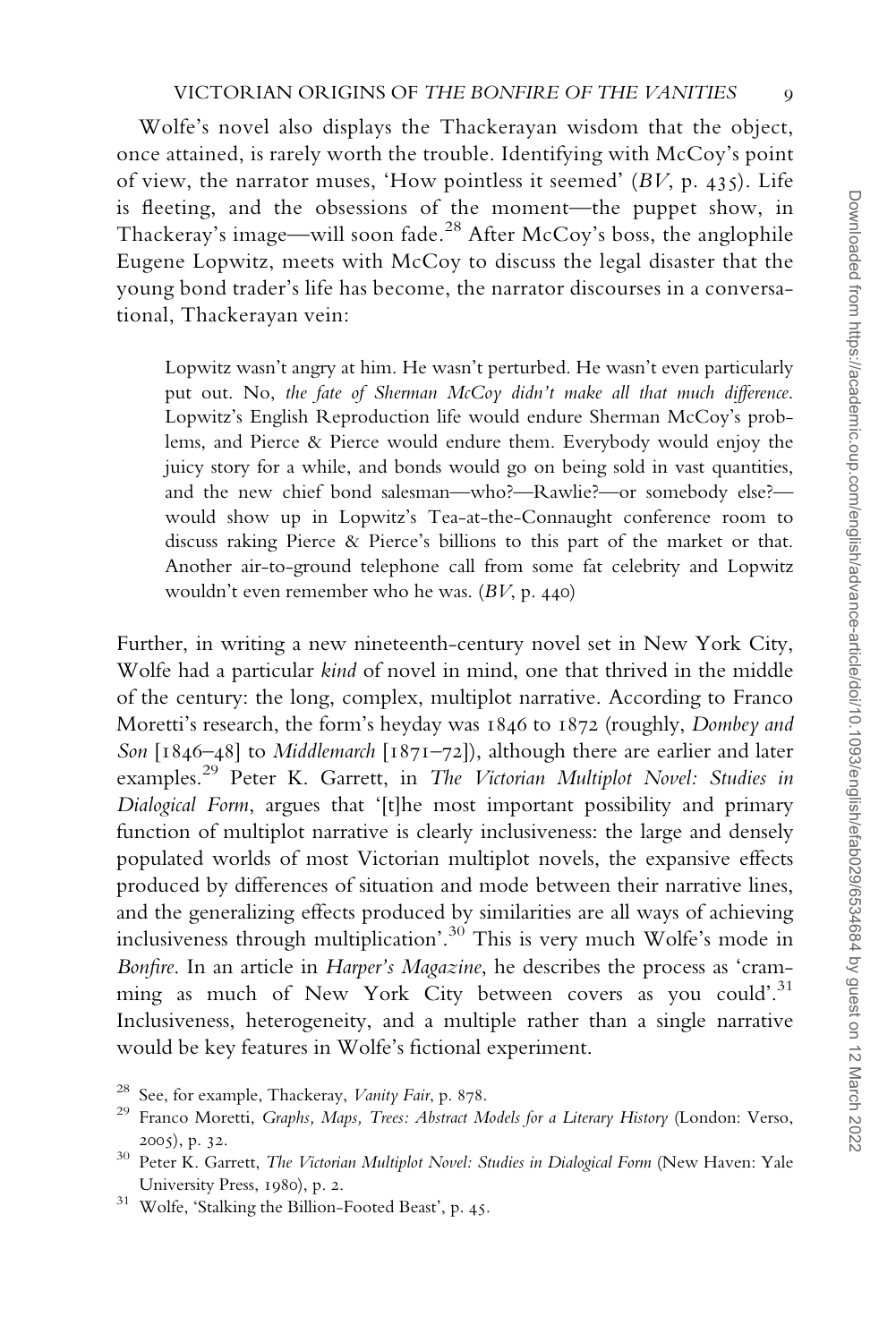## Writing in parts

While reviving the Victorian multiplot novel, Wolfe also chose to employ a nineteenth-century mode of publication—that is, serialization. Adrian Poole reminds readers that serialized narratives engage with different temporalities and make room for the incursions of everyday life: 'It is comforting to be surrounded by books which patiently promise that we can take up the story again when the interruptions have passed.'32

Wolfe's impetus, however, was less a sentimental revival of the form and more a practical necessity. He began working on the story in earnest in the early 1980s but soon suffered from writer's block.<sup>33</sup> In order to force the long-gestating book onto the page, he decided to publish it serially, in Rolling Stone magazine. 'I knew that if I had to make a deadline, I could make a deadline', Wolfe explained.<sup>34</sup> On the basis of an outline of more than one hundred pages, Wolfe secured a commitment from Rolling Stone's editor, Jann Wenner, and the book began to appear bi-weekly, starting with the 'Super Summer Double Issue', dated 19 July/2 August 1984. <sup>35</sup> In this very first issue, readers of Rolling Stone were introduced in no uncertain terms to the literary experiment that Wolfe was about to undertake. On the fifth page of the magazine, under the heading 'A NEW NOVEL', readers encountered this statement:

The growing reputation of the young Charles Dickens led London periodicals to commission and publish many of his works—'Oliver Twist' (1837–38), 'Nicholas Nickleby'  $(1838-39)$ —in serial form, chapter by chapter. In this same tradition, ROLLING STONE will publish 'The Bonfire of the Vanities,' by Tom Wolfe. A new chapter will appear in every issue of RS over the next year. 'Bonfire' is Wolfe's first major-length work since 'The Right Stuff'—which, incidentally, grew out of a series of articles written for ROLLING STONE in 1973. Soon after, Wolfe got an idea for a novel about New York. It begins on page 16. (Rolling Stone, no.  $426/427$ , p. 5)

This is a rather clear mission statement. The magazine cites a Victorian mode of publication, a seminal novelist, and two of his serialized works. It even lists the serial publication dates for Oliver Twist and Nicholas Nickleby, not the dates of volume publication, as so often appear. (One small correction: Oliver Twist continued to run in Bentley's Miscellany until April 1839, longer than the

 $32$  Adrian Poole, 'Dying before the End: The Reader in The Portrait of a Lady', Yearbook of English Studies, 26 (1996), pp. 143–53 (p. 152).<br><sup>33</sup> Ragen, *Tom Wolfe*, p. 31.<br><sup>34</sup> Tom Wolfe, quoted in Joe Hagan, *Sticky Fingers: The Life and Times of Jann Wenner and* 

Rolling Stone Magazine (New York: Alfred A. Knopf, <sup>2017</sup>), p. <sup>414</sup>. <sup>35</sup> Scura, Conversations with Tom Wolfe, p. <sup>261</sup>.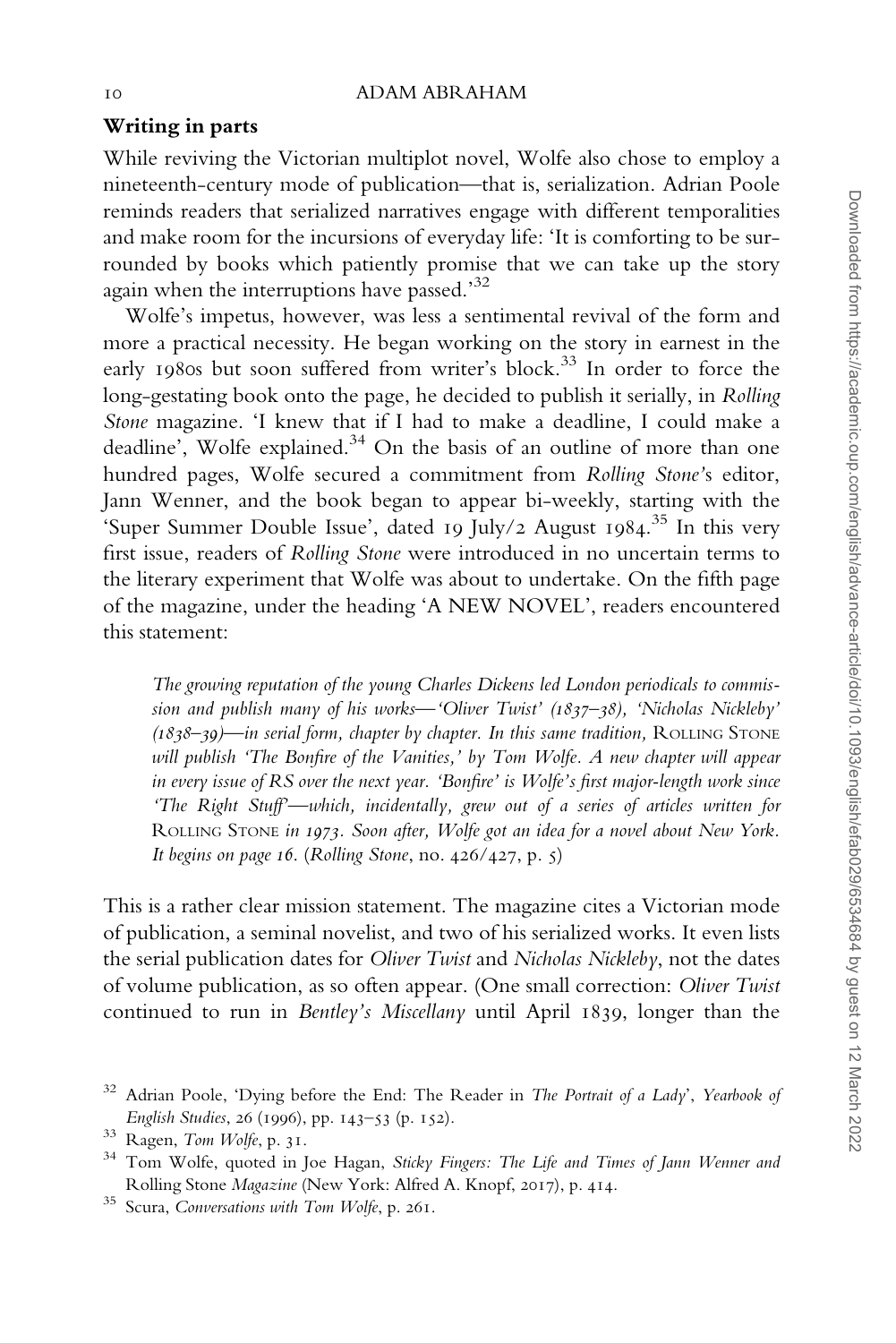period cited in Rolling Stone). The Bonfire of the Vanities, as framed by this introduction, joins a 'tradition'.

In short, Wolfe was explicit in his desire to write a kind of Victorian book, and many early readers, of both the serial and the novel, recognized this achievement. There are fewer recorded responses to Bonfire as it appeared in Rolling Stone, but the magazine itself printed two such responses as letters to the editor. The first letter appeared on 13 September 1984, and it reacted to the first instalment of Bonfire, which includes chapters 1 to 3. Doug Robinson, of Denver, Colorado, writes, 'The worst thing about Tom Wolfe's The Bonfire of the Vanities was that there were only a couple of chapters (Rolling Stone 426/427). I'll be waiting for the next instalment. It's definitely the Great Stuff' (Rolling Stone, no. 430, p. 7). This letter captures the Victorian reader's relationship with a serial narrative: the reader wants more and is obliged to wait. While Robinson alludes to Wolfe's previous Rolling Stone series, a letter from a subsequent reader places Wolfe in the nineteenthcentury 'tradition' mentioned above. 'The first thing I do when "Rolling Stone" arrives is flip to Tom Wolfe's *Vanities* and savor every word', begins Marc Allen, of Mill Valley, California. It is telling that this reader reduces the title to Vanities and not to Bonfire (as Rolling Stone and this article do); consciously or otherwise, Allen draws The Bonfire of the Vanities closer to Thackeray's Vanity Fair. Allen continues, 'I hope it's a long book, and that there will be sequels, or other novels. Tom Wolfe is the Charles Dickens of the twentieth century' (Rolling Stone, no. 444, p.9).

Professional reviewers of the novel, in 1987 and thereafter, continued in this vein. 'What the Dickens! Tom Wolfe Has Written a New York Novel' is the title of James Andrews's review in the Christian Science Monitor, and Christopher Buckley wrote 'Dandy Does Dickens' for the Wall Street Journal.<sup>36</sup> In his review, Buckley refers to Wolfe's 'Dickensian feat of derring-do' and a cast of characters that he calls 'post-modern Dickensian'.<sup>37</sup> Echoing Marc Allen, in Rolling Stone, Buckley identifies Wolfe with Dickens—or at least his early penname: 'As the Boz of the 1980s, he can't get enough of this human comedy' (with a wink to Balzac, yet another of Wolfe's models).<sup>38</sup> Thomas Mallon, in the American Spectator, summarizes the book's origins thus: 'Wolfe took his own Dickensian dare for Rolling Stone and serialized it over nearly thirty issues of the magazine'.<sup>39</sup> Hilary DeVries

<sup>&</sup>lt;sup>36</sup> Shomette, Critical Response to Tom Wolfe, pp. 183, 181. Andrews's article first appeared in the Christian Science Monitor, 3 November 1987, p. 20; Buckley's piece first appeared in the

Wall Street Journal, 29 October 1987, p. 30.<br><sup>37</sup> Christopher Buckley, quoted in ibid., pp. 181, 182.<br><sup>38</sup> Ibid., p. 182.<br><sup>39</sup> Mallon, quoted in Shomette, *Critical Response to Tom Wolfe*, p. 188.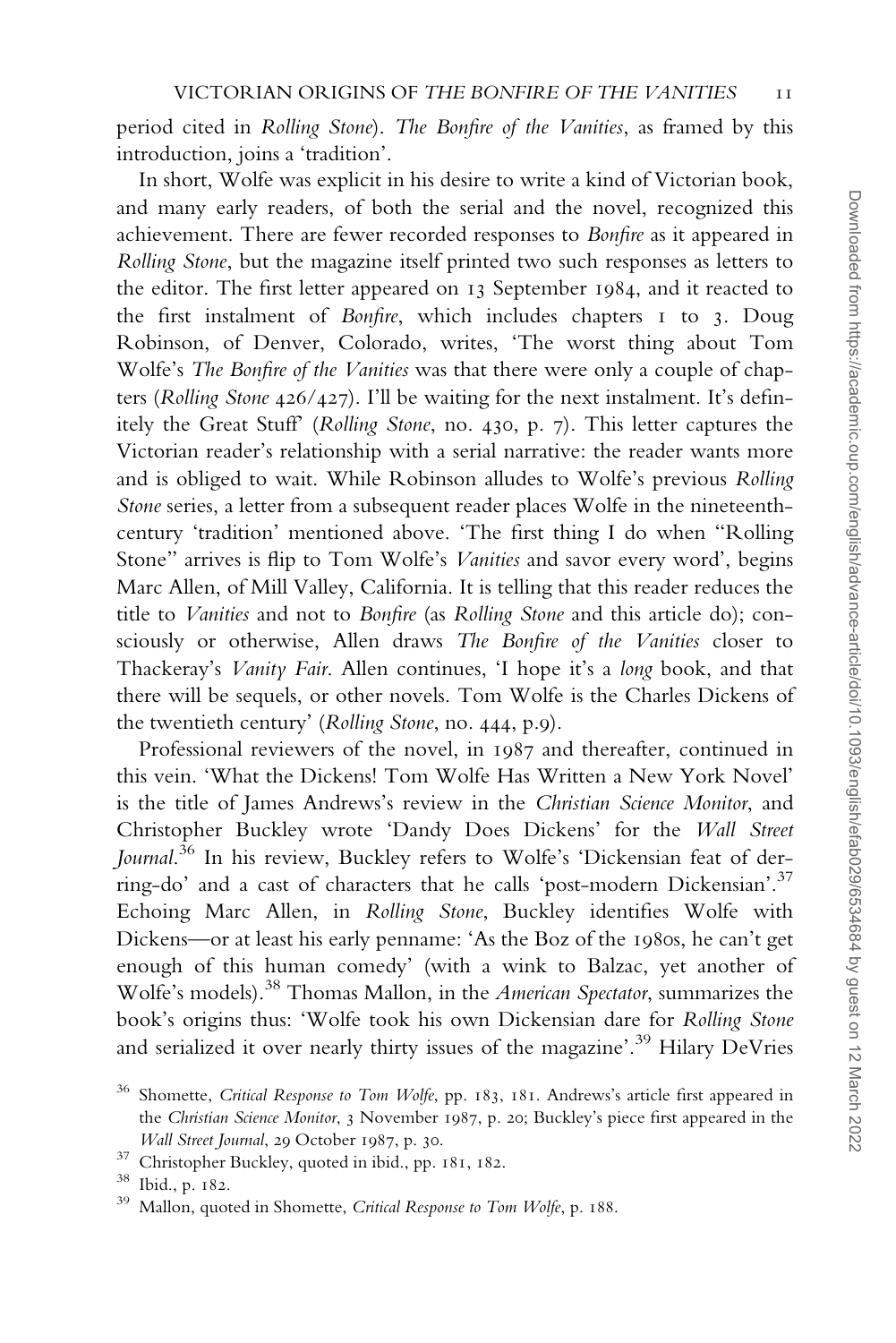finds echoes of both Dickens and Thackeray: Bonfire is 'a tale of two cities' as well as a 'a modern-day remake of the 19th-century novel of manners that is meant to do for today's New York what Thackeray's Vanity Fair did for pre-Victorian London'.<sup>40</sup> In addition to citing particular sources, early reviewers identified more general Victorian qualities in Wolfe's book. Terrence Rafferty, in the New Yorker, calls it 'a first novel of almost unseemly size and boldness', and Mallon notices the distance between the novel and other fictional works of its era: 'In the pulseless day of Bret Easton Ellis, Wolfe has decided to be bouncily Victorian'.<sup>41</sup>

So far this article has elided somewhat the distinction between the serial in Rolling Stone magazine and the novel published in 1987. Yet they are almost two different works, both entitled The Bonfire of the Vanities. Unlike many of his Victorian predecessors, Wolfe substantially rewrote his serial for publication in volume form. For the typical Dickens or Thackeray serial, the same pages from the monthly numbers would be bound and sold as books (at least for the first editions). In the case of Bonfire, the structure is radically changed: the automobile accident in the Bronx, which eventually plummets Sherman McCoy into the bowels of New York's criminal-justice system, does not take place in the serial until the ninth and tenth instalments roughly one-third of the way through. In the novel, the incident occurs in chapter 4 (out of thirty-one numbered chapters)—much earlier. The incident itself is also thoroughly rewritten in the novel. Another obvious distinction is that in the serial, McCoy is a professional writer (like Wolfe); in the novel, he is a bond salesman for Pierce & Pierce. In Rolling Stone, Larry Kramer recalls that McCoy wrote a bestseller 'two or three years ago' (Rolling Stone, no. 439, p. 27). McCoy's most famous work, frequently mentioned in the pages of Rolling Stone, is A Man in Slices. This in turn inspires the title of chapter 19: 'New York in Slices'. The title of McCoy's book is a telling one: the writer himself will be sliced, dissected, and analyzed over the course of the narrative. This title is also a metonym for the serialization process: The Bonfire of the Vanities, in Rolling Stone, is a book in slices, twenty-seven of them. (Incidentally, Wolfe's next novel was A Man in Full.)

## Sketches and temporalities

Reading Bonfire in Rolling Stone magazine allows one to perceive a book that is even more 'Victorian' than it appears in volume form. By redrafting Bonfire as a 'normal' novel (i.e. not serialized), Wolfe eliminated some of its

<sup>&</sup>lt;sup>40</sup> Hilary DeVries, quoted in Scura, Conversations with Tom Wolfe, pp. 241-42. DeVries's article

first appeared in the Christian Science Monitor, <sup>14</sup> December <sup>1987</sup>, pp. <sup>1</sup>, <sup>6</sup>. <sup>41</sup> Terrence Rafferty, 'The Man Who Knew Too Much', New Yorker, <sup>1</sup> February <sup>1988</sup>, p. <sup>88</sup>; Mallon, quoted in Shomette, Critical Response to Tom Wolfe, p. 188.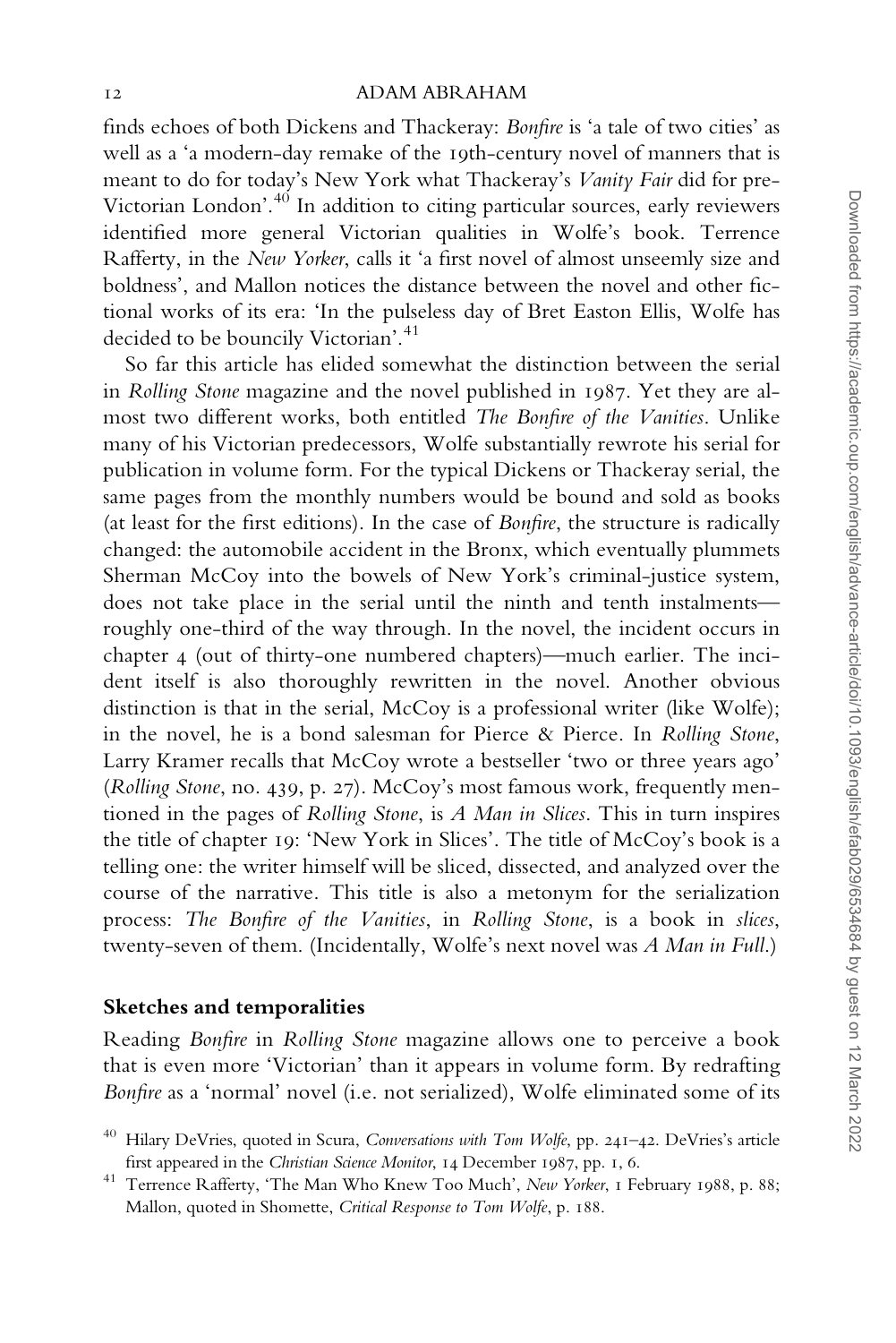nineteenth-century textures. If there were a Norton Critical Edition or a Broadview text of Bonfire, these distinctions could be made manifest. The most important is that by publishing a novel in slices, Wolfe revived—perhaps more than he intended—a key aspect of nineteenth-century serial publication: the relationship between the part and the whole. In so doing, Wolfe animates an argument made by Amanpal Garcha in From Sketch to Novel: The Development of Victorian Fiction. His view is that the form of the literary sketch—'descriptive and essayistic'—was incorporated into early Victorian novels.<sup>42</sup> These moments of 'plotlessness' or atemporality work against later readers' expectation that a fictional narrative should be diachronic; Dickens, Thackeray, and Elizabeth Gaskell 'incorporate significant sections of plotless text' in their formative novels.<sup>43</sup> The earlier version of The Bonfire of the Vanities, because of serial publication, operates in much the same way. The serial models what Dickens, in his 1837 preface to *The Pickwick Papers*, defines as the relationship between the monthly numbers and the eventual whole: 'it was necessary—or so it appeared to the author—that every number should be, to a certain extent, complete in itself'.44 In an interview, Wolfe echoed this sentiment: 'The way I constructed the book, almost every chapter was meant to be a vignette of something else in New York'.<sup>45</sup>

Indeed, The Bonfire of the Vanities, in serial from, often feels sketch-like; there is a sense, especially early on, that each instalment is an independent unit, 'complete in itself', in Dickens's terms, or 'a vignette', in Wolfe's. Readers of Rolling Stone would not necessarily purchase every issue over a fourteen-month period. Some might buy a single issue, perhaps because Madonna or Billy Idol was on the cover. In a New York Times review of the novel, Christopher Lehmann-Haupt finds 'the sum greater than the parts'; in the serial, the opposite may be the case.<sup>46</sup> Many instalments can be read independently of the whole narrative, rather like a short story. Chapter 4, entitled 'Our Friends at Lunch', the second instalment, was published on 16 August 1984; it tells of two women, Lily Bradshaw and Judy McCoy, who meet in a high-end New York restaurant and discuss issues of marriage and divorce. This scene, which feels like a complete unit, was in fact dropped from the novel. The fifteenth instalment, entitled 'At the Bottom of the Lake', published 28 February 1985, also feels independent of the whole.

 $42$  Amanpal Garcha, From Sketch to Novel: The Development of Victorian Fiction (Cambridge: Cambridge University Press, 2009), p. 8.<br>
<sup>43</sup> Ibid., pp. 14, 4.<br>
<sup>44</sup> Charles Dickens, *The Posthumous Papers of the Pickwick Club* (London: Chapman and Hall,

<sup>1836–1837),</sup> p. viii.<br><sup>45</sup> Tom Wolfe, quoted in Salamon, *Devil's Candy*, xiii.<br><sup>46</sup> Christopher Lehmann-Haupt, review of *The Bonfire of the Vanities, New York Times*, 22

October 1987, section C, p. 25.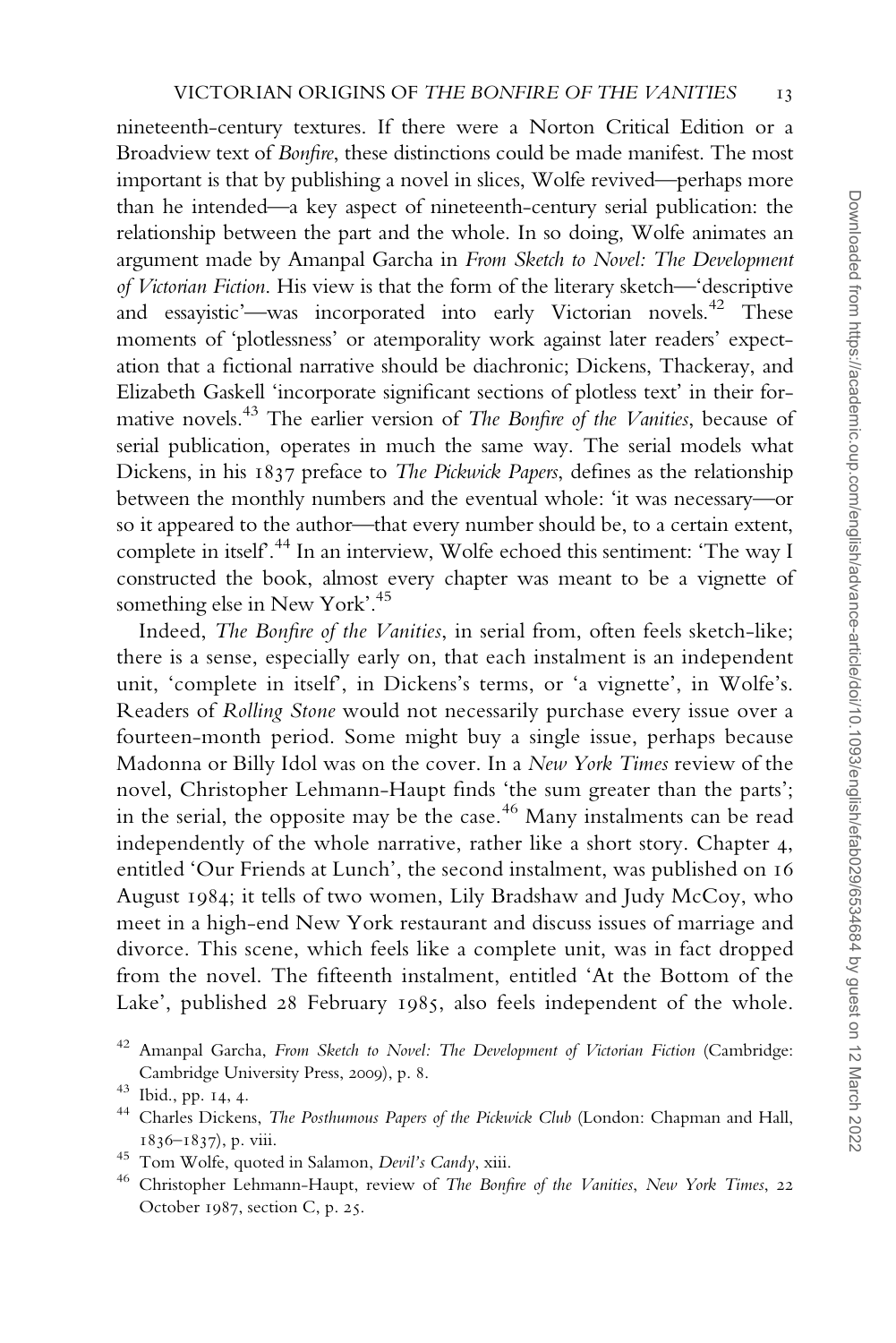This number relates the professional struggles of Peter Fallow and his fortuitous meeting with a lawyer who feeds him a journalistic scoop. A stray reader picking up this number would not be at a loss: it could be read as a droll story about some Brit named Fallow.<sup>47</sup> Even as late as the twentyfourth instalment, 'Death New York Style' (4 July 1985), Wolfe offers an elaborate set piece that could be read on its own. In other words, The Bonfire of the Vanities, in serial form, often has the feel of a series of sketches that only incidentally, in retrospect, become a novel.

Self-contained and atemporal sketches, as identified in Garcha's book, appear throughout the serialized Bonfire. The calendar session in the Bronx courtroom is a good example. This bit of reporting, which offers a sketch of the judicial process, exists apart from Sherman McCoy's travails. It occurs much later in the serial, in chapter 14; in the novel the equivalent scene is in chapter 5. That the same courtroom sketch could appear early or late indicates that it is independent of any chronological progression. Indeed, Wolfe the novelist is frequently Wolfe the essayist in the pages of his serial. When Sherman McCoy is introduced, the narrator begins with a digressive essay on the architect J. Edwin R. Carpenter and the geography of the best buildings in New York City. Only then does the narrator state, 'It was in just such an apartment, in a building on Park Avenue by J. Edwin R. Carpenter, this Vitruvius for the bon ton, that a man knelt on a marble floor, struggling with a dachshund' (Rolling Stone, no. 426/427, p. 27). The process here is like that of a nineteenth-century novelist, opening on a wide vista and then telescoping into his or her subject.<sup>48</sup> Other sketches include the introduction to Leicester's and a satirical passage on the vogue for plastic surgery, which was dropped in the novel.

It is no accident that Wolfe, in his first major work of fiction, demonstrated mastery of the sketch, the self-contained episode. He was a journalist first. He wrote for the Springfield Union, the Washington Post, the New York Herald Tribune, New York magazine, and Esquire. Paul Baumann, in Commonweal, notes that 'Wolfe is still very much the reporter'.49 Frank Conroy, in a 1987 New York Times piece, elaborates on the sentiment: 'the man knows how to prepare and he knows how to research'.50 To his hometown newspaper, the Richmond News Leader, Wolfe explained his role in humble terms: 'I'm just the village information gatherer'.<sup>51</sup> A strength of *The Bonfire of the Vanities*, in both

<sup>&</sup>lt;sup>47</sup> This phrase is borrowed from the title of chapter 9 (BV, p. 207).<br><sup>48</sup> See, for example, the first chapter of Thomas Hardy's *The Return of the Native* (1878).<br><sup>49</sup> Paul Baumann, quoted in Shomette, *Critical Response* piece first appeared in *Commonweal*, 115 (26 February 1988), pp. 120–22.<br><sup>50</sup> Conroy, 'Urban Rats in Fashion's Maze', p. 1.<br><sup>51</sup> Tom Wolfe, quoted in Scura, *Conversations with Tom Wolfe*, p. 223.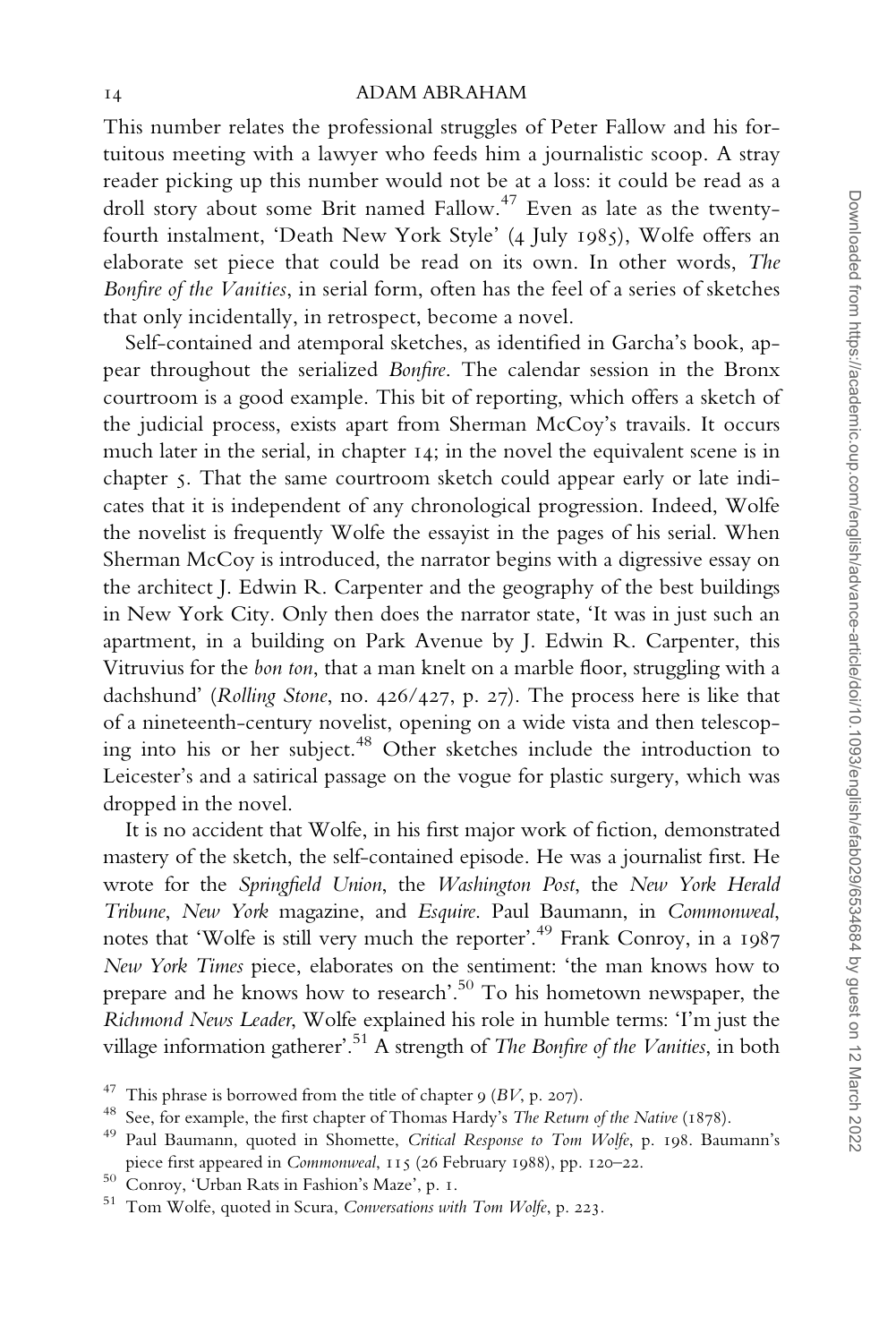serial and novel form, is the combination of good, solid reporting with the structuring power of fiction; in the words of Mallon, the 'essayist and novelist collaborate much more than fight'.<sup>52</sup>

But as a serial, Bonfire, as might be expected, feels closer to journalism and the temporality of its initial readers. It is a piece of periodical writing, appearing alongside articles on vice-presidential candidate Geraldine Ferraro and the musician still known as Prince, as well as advertisements for cigarettes, Captain Morgan's Spiced Rum, and Ghostbusters merchandise. The fifth instalment, published on 27 September 1984, mentions that Fallow's employer, the City Light, competes with Rupert Murdoch's New York Post, an actual newspaper (Rolling Stone, no. 431, p. 68). This direct comparison is dropped in the novel; liberating the City Light from a real-world referent makes the newspaper more fictional, less a piece of journalistic commentary. The serial also includes an example of what David M. Bevington, discussing Dickens's fiction, calls 'Seasonal Relevance'.<sup>53</sup> In an October issue, the mayor of New York is concerned about his re-election prospects; the election would take place a month later. This same issue of Rolling Stone contains an article entitled 'What If Reagan Is Reelected?' (Rolling Stone, no. 432, p. 13). Thus, the fictional mayor and the actual president seem to be on the same ballot, in November 1984. Critiquing its historical moment, Bonfire resembles trends in neo-Victorian fiction as well. For example, Alan Hollinghurst's The Line of Beauty (2004) draws on James's The Spoils of Poynton (1897) in order to examine Thatcherite Britain. As Dana Shiller explains, 'Hollinghurst borrows James's sharp eye for the ravages of excess and transplants it to 1980s London, forging humour out of the juxtaposition of the catastrophic and the comic, the real and the inauthentic, the beautiful and the crass'.<sup>54</sup> Similarly, Wolfe uses the model of the Thackerayan serial in order to critique Reagan's America, with an emphasis on money, brand-name consumer culture, and the subtle hierarchies of the upper classes. Like many a nineteenth-century novel, The Bonfire of the Vanities is a work of fiction that also documents its own moment in history.

As this article has suggested, Bonfire iterates many elements of Victorian fiction, especially in its original serial form. Readers of the one-volume novel miss certain elements from Rolling Stone that place the work more securely in the realm of nineteenth-century serial fiction: illustrations, some cliffhangers,

 $52$  Mallon, quoted in Shomette, *Critical Response to Tom Wolfe*, p. 188.<br> $53$  David M. Bevington, 'Seasonal Relevance in *The Pickwick Papers'*, *Nineteenth-Century* Fiction, 16.3 (December 1961), pp. 219–30.<br><sup>54</sup> Dana Shiller, "Bleak Hilarity" in Alan Hollinghurst's *The Line of Beauty*', in Neo-Victorian

Humour: Comic Subversions and Unlaughter in Contemporary Historical Re-Visions, ed. Marie-Luise Kohlke and Christian Gutlben (Leiden, Netherlands: Brill Rodopi, 2017), pp. 103–24 (pp. 103–04).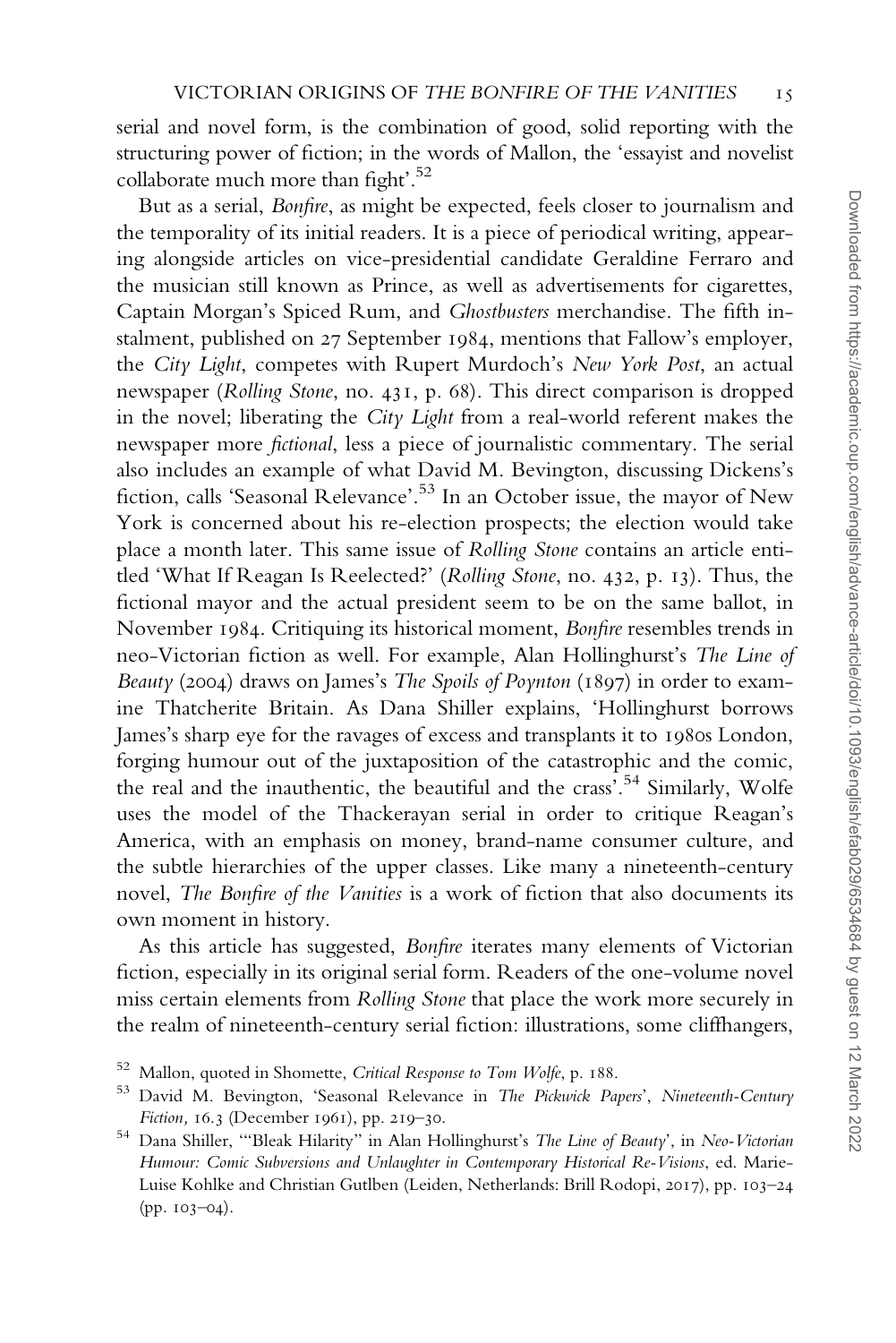and certain pieces of paratextual scaffolding. Hidden from readers in 1987 was the fact that The Bonfire of the Vanities, in its serial publication, was an illustrated book. Each instalment includes an icon of a city on fire, and two issues contain full-scale illustrations. Although only two in number, they connect the serialized Bonfire to some of Wolfe's models; Oliver Twist, Nicholas Nickleby, and Vanity Fair were all illustrated. In Rolling Stone's 'Special Double Issue', dated 20 December 1984/3 January 1985, there is a full-page, colour illustration by Peter de Sève (Rolling Stone, no. 437/438, p. 90). It depicts a cluster of the major characters crammed into an elegant elevator, attended by a uniformed doorman. Included are the mayor, Maria Ruskin, Larry Kramer, Judy McCoy, Sherman McCoy (with dachshund), Reverend Bacon, and Peter Fallow. The directional glances of the figures in this image offer a reading of the text that is unavailable in the unillustrated novel. Sherman glances at Maria, who peers at him out of the corner of her eye. Judy misses this exchange, because she is busy glancing at herself in a compact mirror. Fallow, with a reporter's notepad in hand, leans over Sherman's shoulder to catch the extramarital glance. The artist also renders the other characters equally well: Kramer is nervous; Bacon looms in an imposing manner; and the mayor looks pugnacious.

Three months later, the serial was illustrated once again, this time by Wolfe himself. In the sixteenth instalment (14 March 1985), there is a pencil sketch of Detective Goldberg, looking suave and collected, in a wing chair (Rolling Stone, no. 443, p. 36). The foot of the page offers the modest credit, 'Illustration by Tom Wolfe'. His initials appear at the bottom of the chair, as if he were the designer of the furniture as well as the story. It is a pity that Wolfe did not illustrate other instalments. As an artist, his work was exhibited in New York City, and, according to Toby Thompson, '[h]e felt that his greatest talent was for drawing'.<sup>55</sup> By serving as his own illustrator, if only once, Wolfe aligns yet again with Thackeray, who often illustrated his own works. When Vanity Fair appeared in monthly shilling numbers, it bore the subtitle Pen and Pencil Sketches of English Society. A fully illustrated Bonfire could be entitled Pen and Pencil Sketches of New York Society. By omitting the lively drawings from Rolling Stone, the novel detaches itself from the tradition of the Victorian illustrated book.

While the illustrations are something of a surprise, any reader approaching the serialized Bonfire might anticipate some cliffhanger endings. But Michael Lund, in one of the few critical pieces on the serialization of the book, notes

<sup>55</sup> Toby Thompson, quoted in Scura, Conversations with Tom Wolfe, p. 210. Thompson's piece first appeared in Vanity Fair, October 1987, pp. 118-27.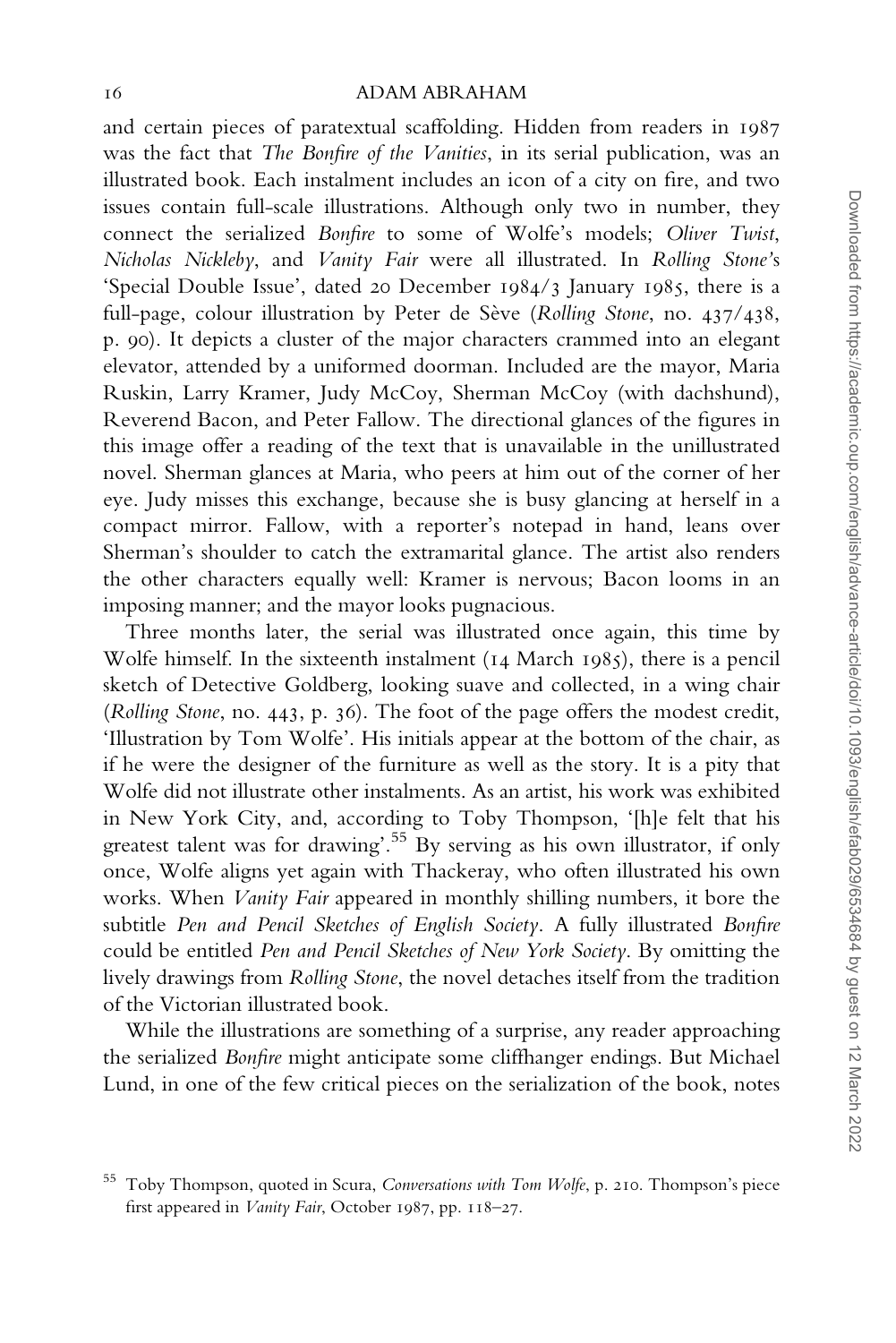that '[n]one of Wolfe's instalments ended with the cheap, melodramatic ending of a 1930s movie serial'.<sup>56</sup> It is fair to say that Wolfe's endings are not 'cheap' or 'melodramatic', but the serial does contain its share of cliffhangers, some of which do not appear in the non-serialized novel. The end of the ninth instalment (22 November 1984) finds Sherman and Maria lost in the Bronx and feeling nervous as locals surround the car. Maria insists that she and Sherman, in the driver's seat, change places: 'Now! Now! RIGHT NOW!' (Rolling Stone, no. 435, p. 88). Thus ends the instalment—a genuine cliffhanger. In the novel, the equivalent chapter carries on from this moment and does not end until Sherman and Maria make it back to Manhattan and feel satisfied that they survived their crisis. Another cliffhanger occurs when Judy McCoy, angry at her cheating husband, picks up the phone and calls Peter Fallow in order to give him a tip for his ongoing investigation. This moment ends the twenty-third instalment (20 June 1985). Tellingly, this particular cliffhanger does not appear in the novel at all. Despite Lund's qualification, the serial does rely on cliffhangers more than does the novel and thus feels closer to the experience of nineteenth-century serial fiction.

Finally, the serial in Rolling Stone contains a number of paratextual elements that were dropped, for good or ill, from the novel in 1987. As journalism, the Bonfire instalments feature pull quotes—brief excerpts from the text that are foregrounded on the page in a larger font. The first full page of the first instalment offers this: 'They'll stop at your floor, introduce themselves, look at your teeth and stick their fingers up your root canals, looking for gold!' (Rolling Stone, no. 426/427, p. 19). To a reader of the magazine turning the pages, this quote might arrest attention; the quote also foreshadows a key moment later in the narrative, when Sherman McCoy is stopped by a metal detector because of the silver fillings in his teeth. Beginning with the second instalment (16 August 1984), appearances of Bonfire open with a summary to remind readers of the previous instalment or to initiate the uninitiated. For instance:

Our story thus far: One hot night, the Mayor of New York City is driven off the stage at a public meeting in Harlem. Unaware that he could be drawn into the raging political storm, Sherman McCoy, the owner of a posh Park Avenue duplex, takes his dog for a walk as a ploy to sneak out and phone his girlfriend, only to make the fatal mistake of calling his wife, Judy, instead. (Rolling Stone, no. 428, p. 15)

Such recaps are less typical of Victorian literature and closer to chapterplay movie serials, those mid-twentieth-century melodramatic adventures from which Lund distinguished The Bonfire of the Vanities. For example, in the

<sup>56</sup> Michael Lund, 'The Nineteenth-Century Periodical Novel Continued: Bonfire of the Vanities in Rolling Stone', American Periodicals, 3 (1993), pp. 51–61 (p. 55).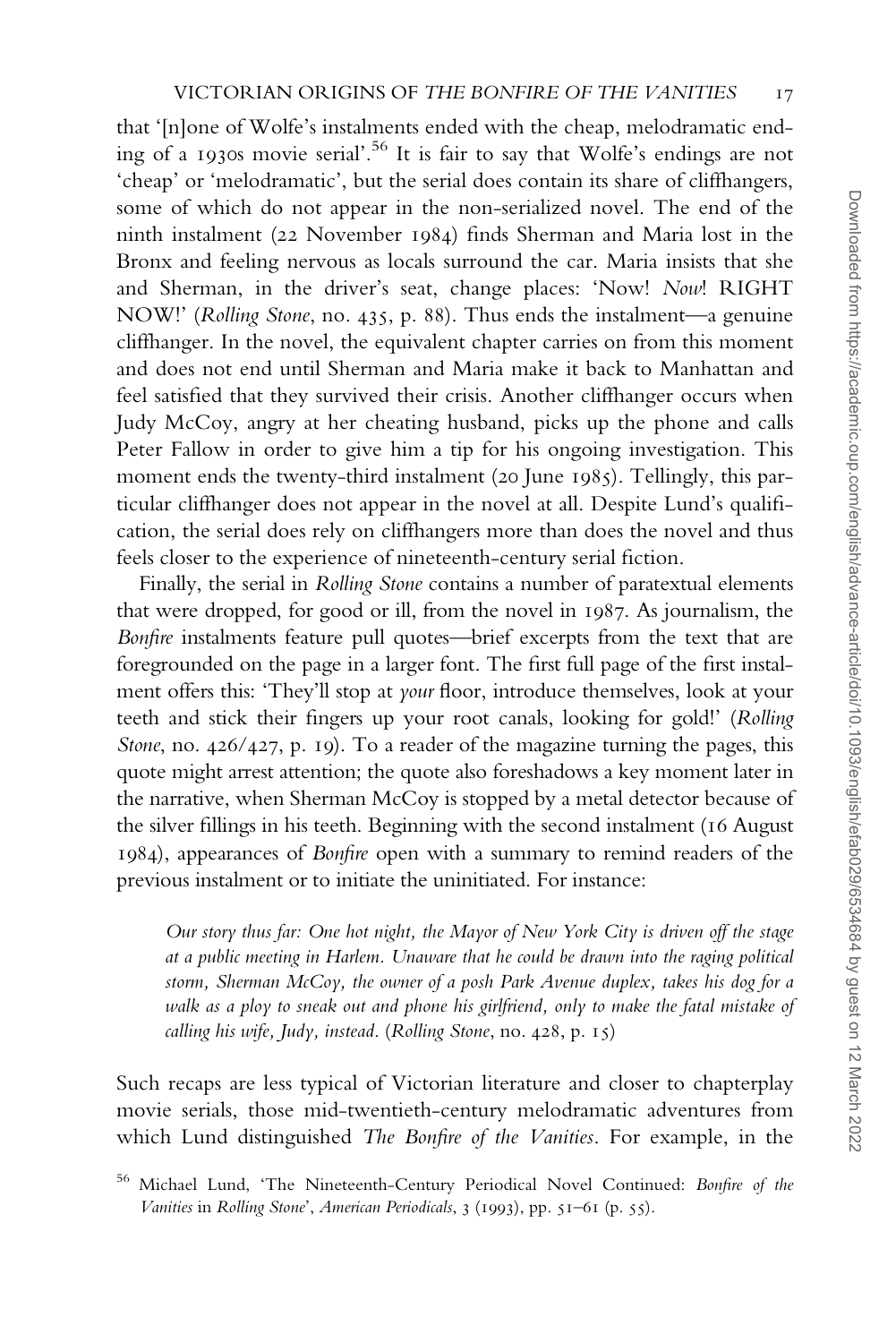opening of each chapter of a Republic Pictures serial, there is usually a brief summary of the story thus far and then a repetition of the final minutes of the previous instalment.

## Conclusion

To capture New York City in the 1980s, Wolfe revived a mode used by Dickens and Thackeray: the serialized novel overflowing with life. This article has explored four aspects of Bonfire's Victorian provenance. On the surface, there are allusions to the nineteenth century and some of its iconic authors. I have also argued that Wolfe intended to write a Victorian multiplot novel with a wide-ranging cast of characters, as indicated in the text and various interviews and as observed by some perspicacious early reviewers. Further, the book first appeared in serial form: a Victorian mode of publication. And last, the serialization process produced a text that is more fragmented. It would require a critical edition of some complexity to demonstrate the relationship between the serial in Rolling Stone and the novel that became a bestseller. The original instalments offer a more heterogeneous, sketch-like, and Victorian experience—bound to their own temporality in 1984 and 1985, enhanced by illustrations and cliffhangers, and supported by framing material that Wolfe found unnecessary when he reimagined his narrative as a one-volume novel.

As a result, The Bonfire of the Vanities, in its two distinct versions—serial and novel—embodies different kinds of reader relationships. The serial is closer to Poole's image of books that wait 'patiently'; they are interrupted as our lives are interrupted by the exigencies of the moment.<sup>57</sup> A serialized novel lives with its reader, over months and years, growing older and perhaps wiser. Poole also indicates the risk of termination: the reader or the serial may die first (through the lack of sales or the death of the actual author). On the other hand, Bonfire in one volume makes possible the modern phenomenon of bingeing. Frank Conroy, in the New York Times, admits that he 'read "The Bonfire of the Vanities" straight through, in two sessions on two consecutive days'.<sup>58</sup> This option was not available to the readers of Rolling Stone; they had to wait for Wolfe to write the next chapters and for the magazine to publish them. That the book exists in two versions offers an object lesson in reading and reception. The serial recreates the Victorian experience of waiting for the next number, while also tethering those numbers to the reader's temporality. The novel, published in 1987, jettisons many of the Victorian textures, thus obscuring the book's origins as a literary experiment that succeeded.

<sup>&</sup>lt;sup>57</sup> Poole, 'Dying before the End', p. 152.<br><sup>58</sup> Conroy, 'Urban Rats in Fashion's Maze', p. 1.